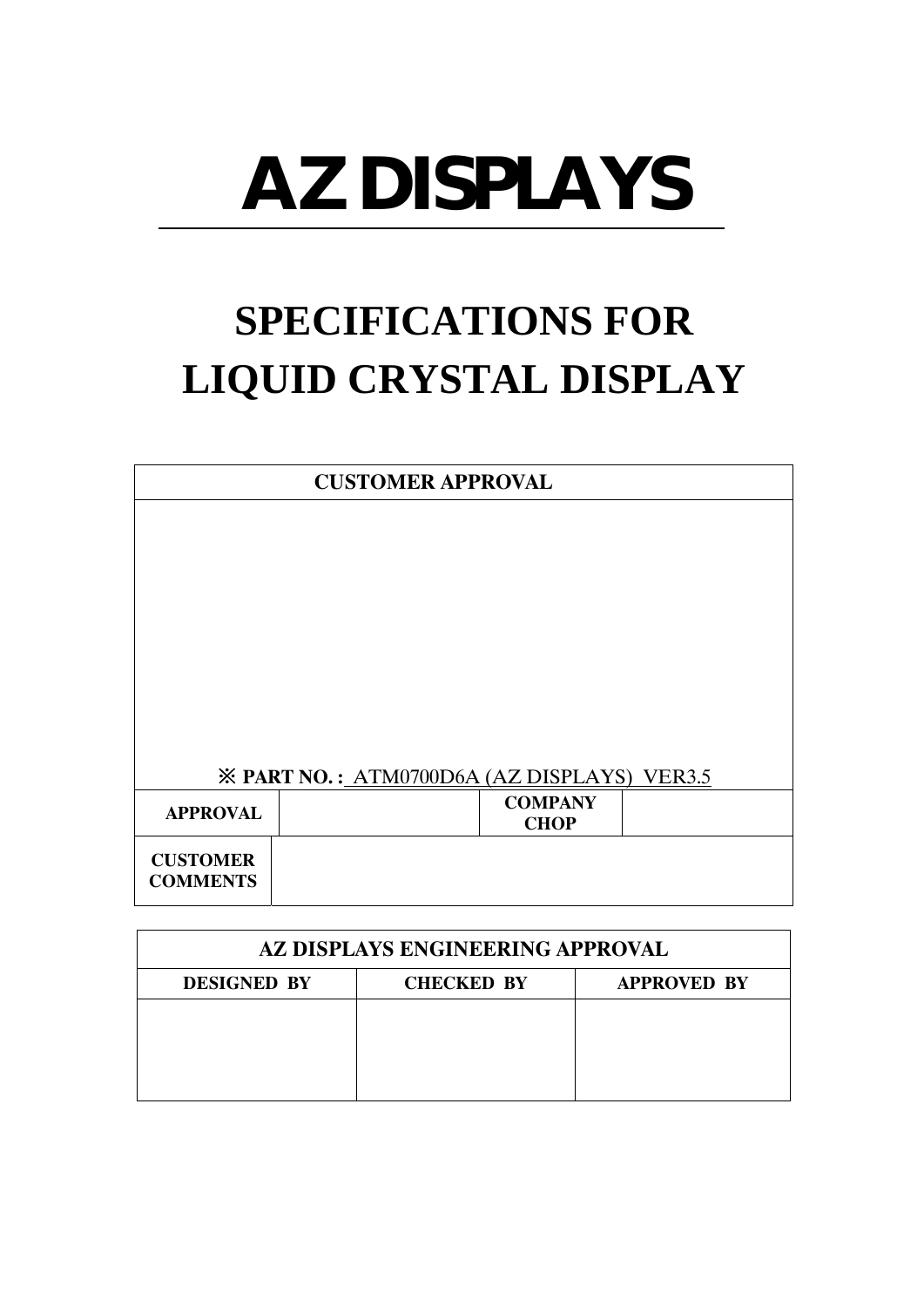# ATM0700D6A(AZ DISPLAYS) TFT MODULE VER3.5

#### **REVISION RECORD** REVISION REVISION DATE PAGE FROM CONTENTS **VER1.0 VER1.1 VER2.0 VER2.1 VER3.0 VER3.1 VER3.2 VER3.3 VER3.4 VER3.5 17/01-2011 18/01-2011 14/02-2011 01/03-2011 26/05-2011 03/06-2011 10/08-2011 15/08-2011 19/08-2011 15/11-2012 3,7,12,18 18 18 12 18 3,19 19 7 FIRST ISSUED ADD INSPECTION SPECIFICATION CHANGE BACKLIGHT CHARACTERISTICS ADD PRODUCT LABEL CHANGE BEZEL MATERIAL TO STAINLESS STEEL CORRECT VIEWING ANGLE UPDATE DRAWINGS ADD WEIGHT & PACKAGE INFORMATION UPDATE PACKAGE INFORMATION UPDATE BACKLIGHT LIFE TIME**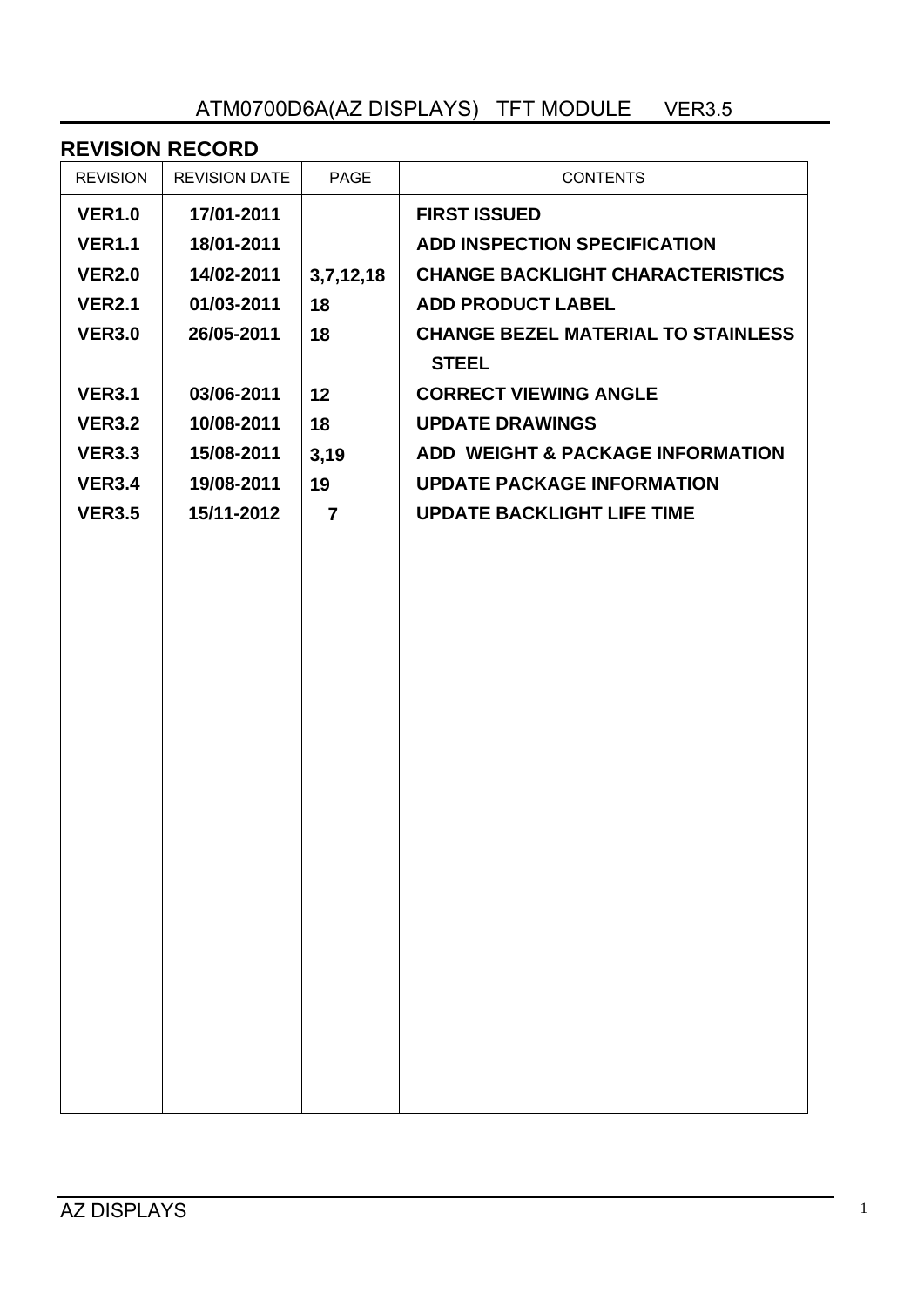# ※ **CONTENTS**

- 1. GENERAL SPECIFICATIONS
- 2. PIN ASSIGNMENT
- 3. OPERATING SPECIFICATIONS
- 4. OPTICAL SPECIFICATIONS
- 5. RELIABILITY TEST
- 6. PRECAUTION FOR USING LCM
- 7. MECHANICAL DRAWING
- 8. PACKAGE DRAWING
- 9. INSPECTION SPECIFICATION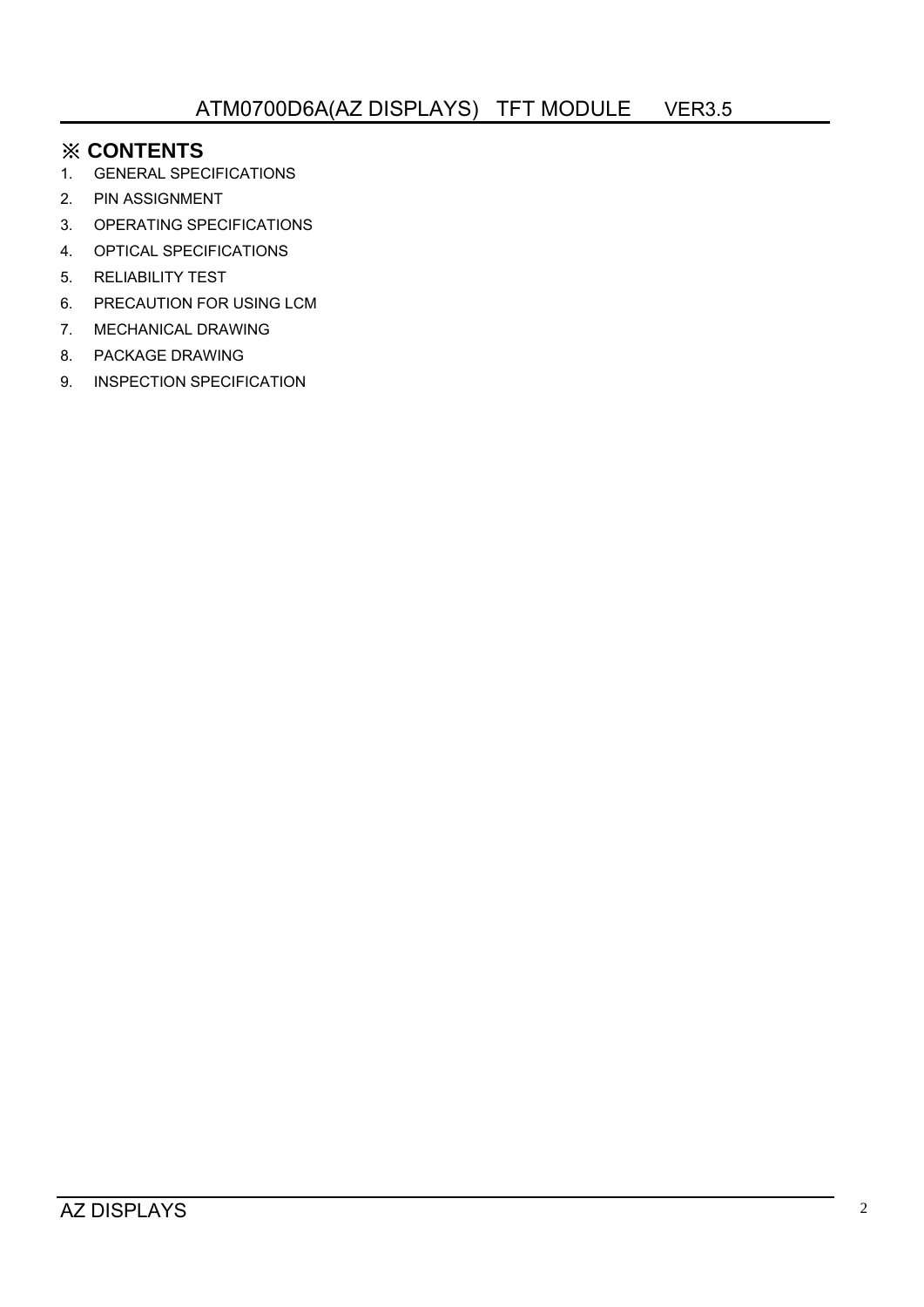# **1. GENERAL SPECIFICATIONS**

|                | <b>Item</b>                     | <b>Specification</b>               | Remark |
|----------------|---------------------------------|------------------------------------|--------|
| 1.             | LCD size                        | 7.0 inch(Diagonal)                 |        |
| 2.             | Driver element                  | a-Si TFT active matrix             |        |
| 3.             | Resolution                      | 800x(RGB)x480                      |        |
| 4.             | Display mode                    | Normally white, Transmissive       |        |
| 5.             | Dot Pitch (W*H)                 | $0.0642$ mm(W) x $0.1790$ mm(H)    |        |
| 6.             | Active Area(W*H)                | 154.08mm(W) x 85.92mm(H)           |        |
| 7 <sub>1</sub> | Module size (W*H)               | 164.9mm(W) x 100.0mm(H) x 5.7mm(D) | Note 1 |
| 8.             | Surface treatment               | Anti-glare                         |        |
| 9.             | Color arrangement               | RGB-stripe                         |        |
| 10.            | Interface                       | Digital                            |        |
|                | 11. Backlight power consumption | 1.188W(Typ.)                       |        |
|                | 12. Panel power consumption     | 0.226W(Typ.)                       |        |
|                | 13. Weight                      | 150g(Typ.)                         |        |
|                | 14. RoHS                        | ROHS compliant                     |        |

 **Note 1: Please refer to mechanical drawing.**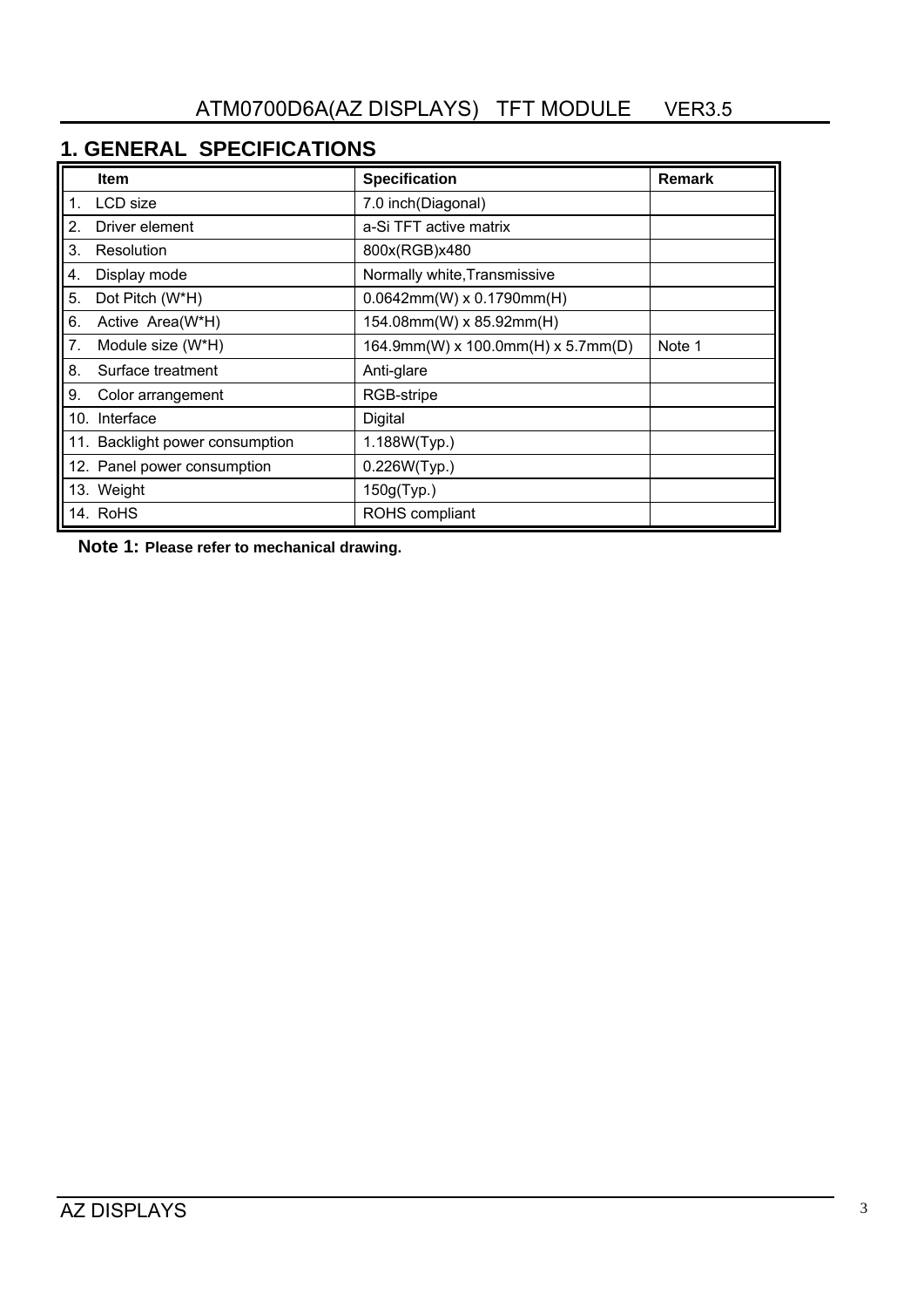#### **2. PIN ASSIGNMENT**

#### **TFT LCD Panel Driving Section**

FPC Connector is used for the module electronics interface. The recommended model is FH12A-50S-0.5SH manufactured by Hirose.

| Pin No.        | <b>Symbol</b>    | <b>Function</b>                  | Level        | <b>Note</b> |
|----------------|------------------|----------------------------------|--------------|-------------|
| 1,2            | $V_{LED+}$       | Power for LED backlight(Anode)   | P            |             |
| 3,4            | $V_{LED}$        | Power for LED backlight(Cathode) | P            |             |
| 5              | <b>GND</b>       | Power ground                     | P            |             |
| $6\phantom{1}$ | $V_{COM}$        | Common voltage                   | P            |             |
| $\overline{7}$ | $DV_{DD}$        | Power for digital circuit        | $\mathsf{P}$ |             |
| 8              | <b>MODE</b>      | DE/SYNC mode select              | T            | Note 1      |
| 9              | DE               | Data input enable                | T            |             |
| 10             | <b>VS</b>        | Vertical sync input              | T            |             |
| 11             | <b>HS</b>        | Horizontal sync input            | $\mathsf{I}$ |             |
| $12 - 17$      | B7~B2            | Blue data                        | $\mathsf{I}$ |             |
| $18 - 19$      | B1~B0            | Blue data                        | T            | Note 2      |
| $20 - 25$      | $G7 - G2$        | Green data                       | T            |             |
| $26 - 27$      | $G1 - G0$        | Green data                       | T            | Note 2      |
| $28 - 33$      | R7~R2            | Red data                         | $\mathsf{I}$ |             |
| $34 - 35$      | $R1 - R0$        | Green data                       | T            | Note 2      |
| 36             | <b>GND</b>       | Power ground                     | P            |             |
| 37             | <b>DCLK</b>      | Sample clock                     | L            | Note 3      |
| 38             | <b>GND</b>       | Power ground                     | P            |             |
| 39             | L/R              | Left/Right selection             | T            | Note $4,5$  |
| 40             | U/D              | Up/Down selection                | L            | Note 4,5    |
| 41             | $V_{GH}$         | Gate on voltage                  | P            |             |
| 42             | $V_{GL}$         | Gate off voltage                 | P            |             |
| 43             | AV <sub>DD</sub> | Power for analog circuit         | ${\sf P}$    |             |
| 44             | <b>RESET</b>     | Global reset pin                 | T            | Note 6      |
| 45             | <b>NC</b>        | No connection                    |              |             |
| 46             | V <sub>COM</sub> | Common voltage                   | P            |             |
| 47             | <b>DITHB</b>     | Dithering function               | T            | Note 7      |
| 48             | <b>GND</b>       | Power ground                     | $\mathsf{P}$ |             |
| 49~50          | <b>NC</b>        | No connection                    | --           |             |

 **I: input, O: output, P: Power**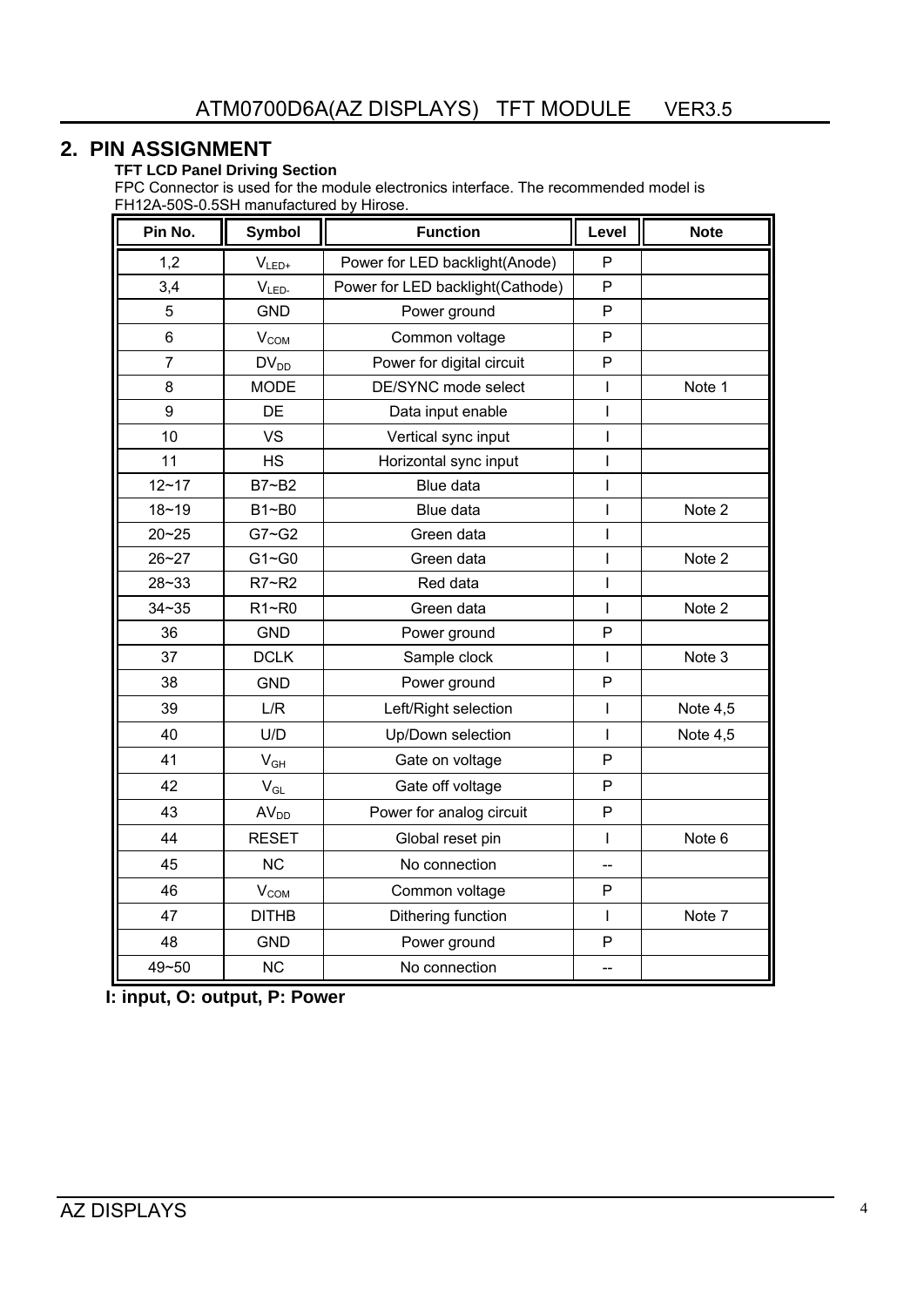**Note 1**: DE/SYNC mode select. Normally pull high.

When select DE mode, MODE="1", VS and HS must pull high.

When select SYNC mode, MODE= "0", DE must be grounded.

**Note 2:** When input 18 bits RGB data, the two low bits of R,G and B data must be grounded.

**Note 3**: Data shall be latched at the falling edge of DCLK.

#### **Note 4**: Selection of scanning mode

|                  | Setting of scan control input |                           |
|------------------|-------------------------------|---------------------------|
| U/D              | L/R                           | <b>Scanning direction</b> |
| <b>GND</b>       | $DV_{DD}$                     | Up to down, left to right |
| $DV_{DD}$        | <b>GND</b>                    | Down to up, right to left |
| <b>GND</b>       | <b>GND</b>                    | Up to down, right to left |
| DV <sub>DD</sub> | $DV_{DD}$                     | Down to up, left to right |

**Note 5**: Definition of scanning direction. Refer to the figure as below:



**Note 6**: Global reset pin. Active low to enter reset state. Suggest to connect with an RC reset circuit for stability. Normally pull high.

**Note 7**: Dithering function enable control, normally pull high.

When DITHB="1",Disable internal dithering function, When DITHB="0", Enable internal dithering function,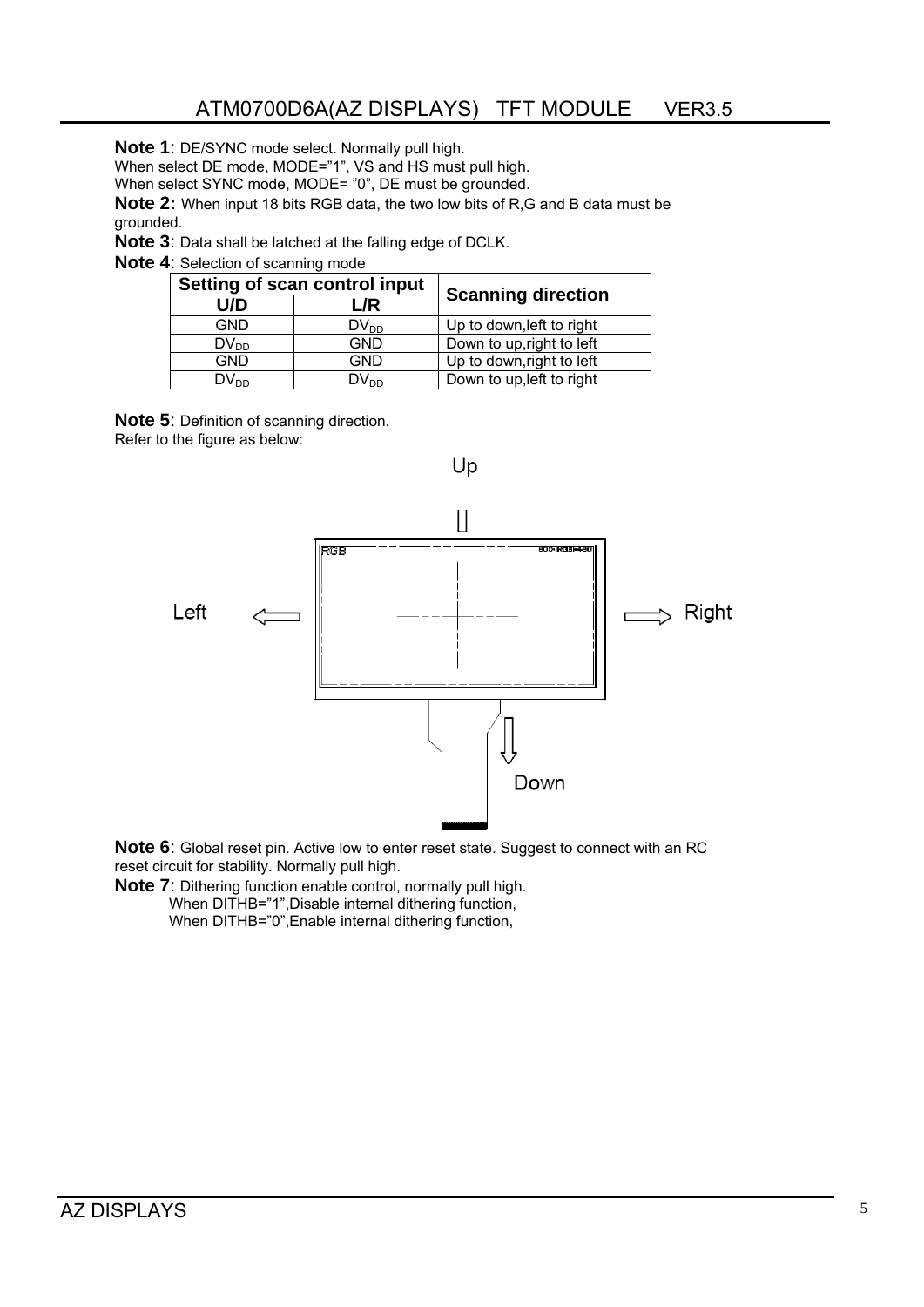# **3. Operating Specification**

#### **3.1 ABSOLUTE MAXIMUM RATINGS**

| <b>Item</b>                  | <b>Symbol</b>       |        | <b>Values</b> | Unit   | Remark             |
|------------------------------|---------------------|--------|---------------|--------|--------------------|
|                              |                     | Min.   | Max.          |        |                    |
|                              | $DV_{DD}$           | $-0.3$ | 5.0           | V      |                    |
|                              | AV <sub>DD</sub>    | 6.5    | 13.5          | V      |                    |
| <b>Power Voltage</b>         | $V_{GH}$            | $-0.3$ | 40            | V      |                    |
|                              | $V_{GL}$            | $-20$  | 0.3           | $\vee$ |                    |
|                              | $V_{GH}$ - $V_{GL}$ |        | 40            | $\vee$ |                    |
| <b>Operation Temperature</b> | $T_{OP}$            | $-20$  | 70            | °C     |                    |
| <b>Storage Temperature</b>   | $T_{ST}$            | $-30$  | 80            | °C     |                    |
| <b>LED Reverse Voltage</b>   | $V_R$               |        | 1.2           | V      | Each LED<br>Note 2 |
| <b>LED Forward Current</b>   | ΙF                  |        | 25            | mA     | Each LED           |

**Note 1**: The absolute maximum rating values of this product are not allowed to be exceeded at any times. Should a module be used with any of the absolute maximum ratings exceeded, the characteristics of the module may not be recovered, or in an extreme case, the module may be permanently destroyed.

**Note 2:** V<sub>R</sub> Conditions: Zener Diode 20mA

#### **3.1.1 Typical Operation Conditions**

| <b>Item</b>                     |                  |                     | <b>Values</b> | Unit                | Remark |        |
|---------------------------------|------------------|---------------------|---------------|---------------------|--------|--------|
|                                 | Symbol           | Min.                | Typ.          | Max.                |        |        |
|                                 | $DV_{DD}$        | 3.0                 | 3.3           | 3.6                 | V      | Note 2 |
| <b>Power Voltage</b>            | AV <sub>DD</sub> | 10.2                | 10.4          | 10.6                | V      |        |
|                                 | $V_{GH}$         | 15.3                | 16.0          | 16.7                | V      |        |
|                                 | $V_{GL}$         | $-7.7$              | $-7$          | $-6.3$              | V      |        |
| <b>Input Signal Voltage</b>     | $V_{COM}$        | 3.8                 | 4.0           | 4.2                 | V      |        |
| <b>Input Logic High Voltage</b> | $V_{IH}$         | 0.7DV <sub>DD</sub> | --            | $DV_{DD}$           | V      | Note 3 |
| <b>Input Logic Low Voltage</b>  | $V_{IL}$         | 0                   | --            | 0.3DV <sub>DD</sub> | V      | Note 3 |

**Note 1**: Be sure to apply  $DV_{DD}$  and  $V_{GL}$  to the LCD first, and then apply  $V_{GH}$ .

**Note 2:** DV<sub>DD</sub> setting should match the signals output voltage (refer to Note 3) of customer's system board.

**Note 3**: DCLK,HS,VS,RESET,U/D, L/R,DE,R0~R7,G0~G7,B0~B7,MODE,DITHB.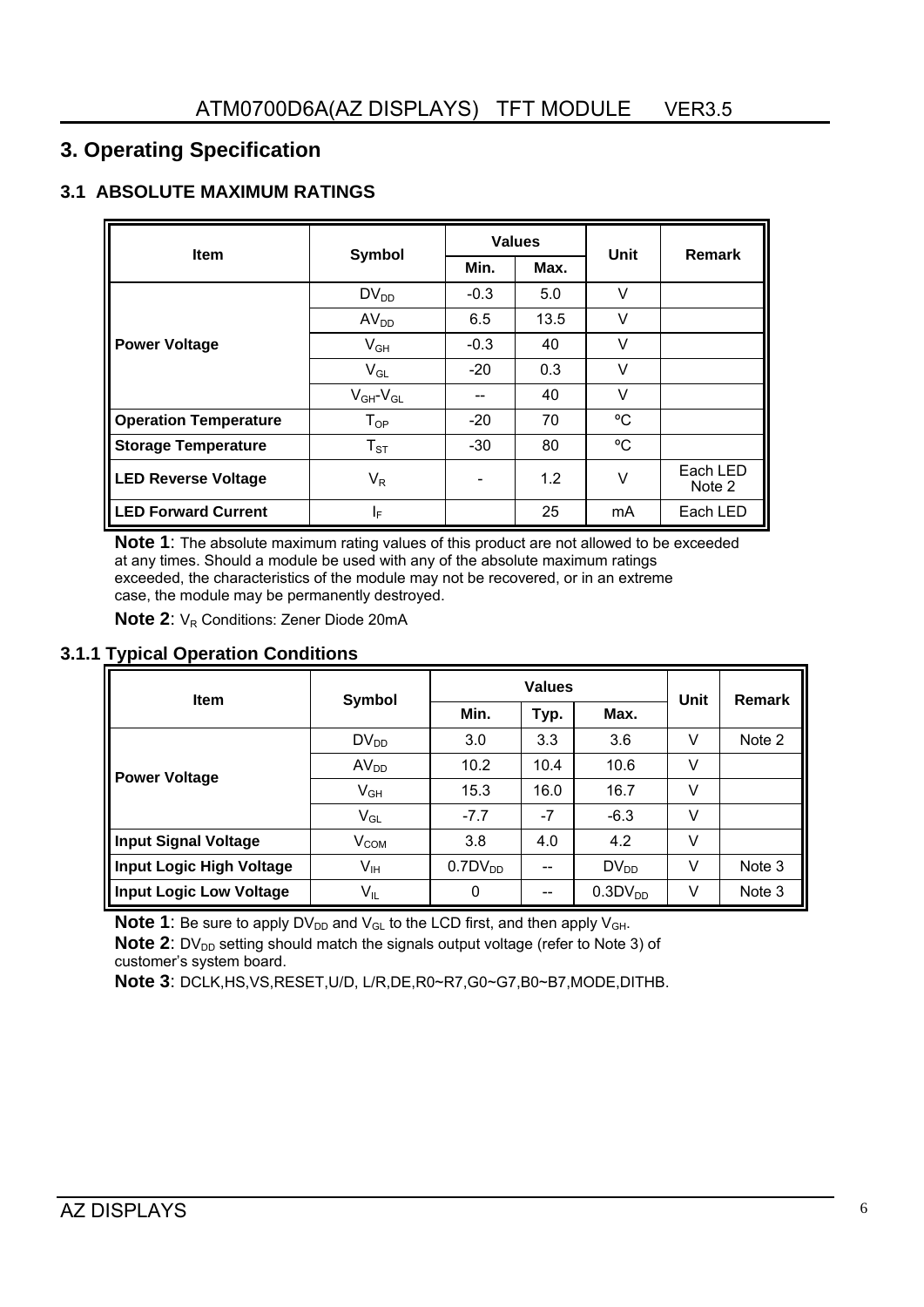### **3.1.2 Current Consumption**

| <b>Item</b>          | Symbol          |       | <b>Values</b> | <b>Unit</b> | <b>Remark</b> |                  |
|----------------------|-----------------|-------|---------------|-------------|---------------|------------------|
|                      |                 | Min.  | Typ.          | Max.        |               |                  |
| <b>Power Voltage</b> | I <sub>GH</sub> | $-$   | 0.2           | 1.0         | mA            | $V_{GH} = 17.0V$ |
|                      | <b>I</b> GL     | $- -$ | 0.2           | 1.0         | mA            | $V_{GL} = -7.0V$ |
|                      | <b>I</b> DVDD   | $-$   | 4.0           | 10          | mA            | $DV_{DD} = 3.3V$ |
|                      | <b>LAVDD</b>    | $-$   | 20            | 50          | mA            | $AVDD=10.4V$     |

#### **3.1.2 Backlight driving conditions**

| <b>Item</b>                      | Symbol |       | <b>Values</b> | Unit | Remark |        |
|----------------------------------|--------|-------|---------------|------|--------|--------|
|                                  |        | Min.  | Typ.          | Max. |        |        |
| <b>Voltage for LED Backlight</b> | V,     | 9.0   | 9.9           | 10.5 | V      | Note 1 |
| <b>Current for LED Backlight</b> |        | 115   | 120           | 125  | mA     |        |
| <b>LED life time</b>             | $- -$  | 30000 | --            | $-$  | Hr     | Note 2 |

**Note 1**: The LED Supply Voltage is defined by the number of LED at Ta=25℃ and I<sub>L</sub> =120mA.

**Note 2**: The "LED life time" is defined as the module brightness decrease to 50% original brightness at Ta=25 $^{\circ}$ C and I<sub>L</sub> =120mA.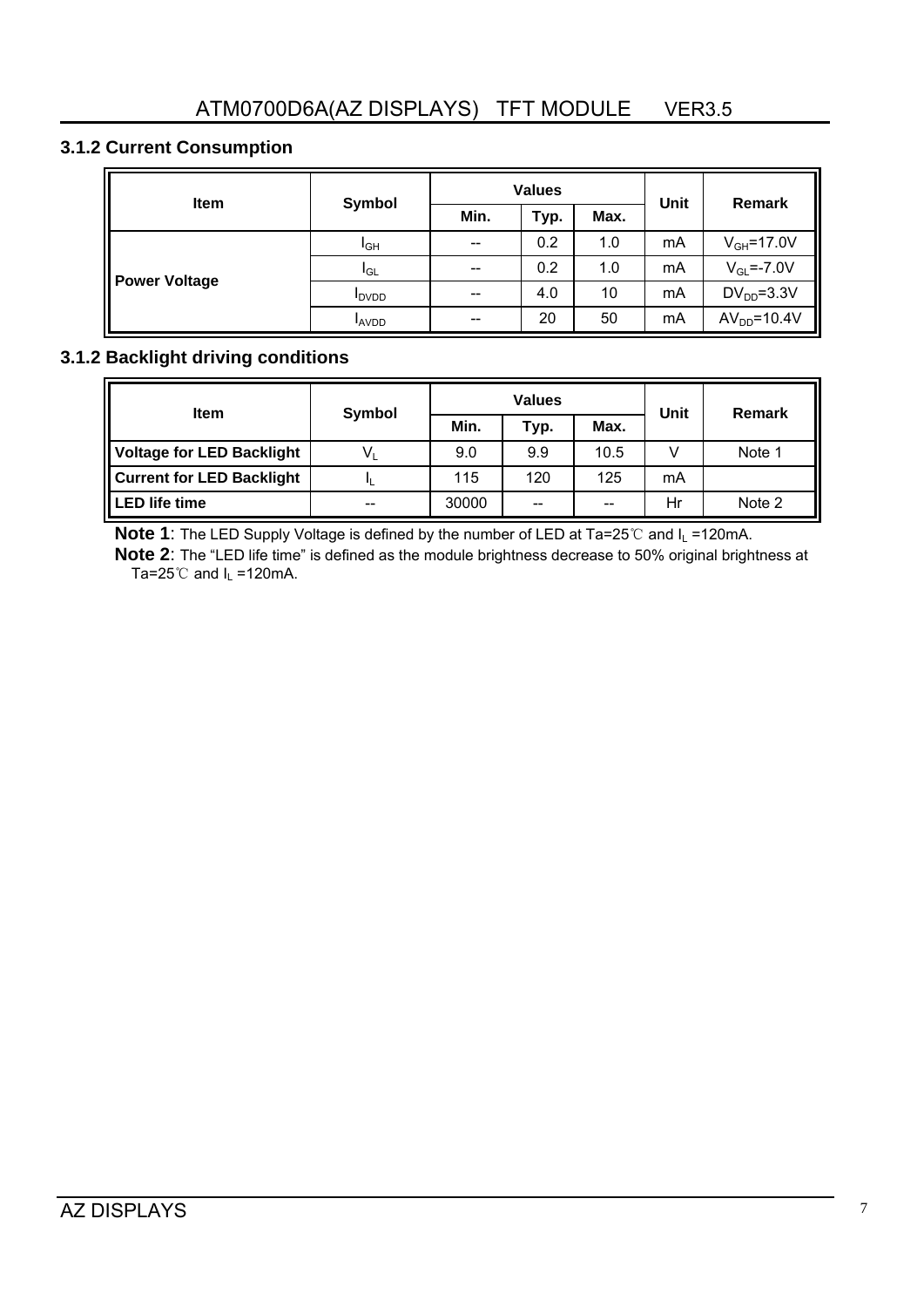#### **3.2 Power Sequence**

#### **a.Power on:**



DV<sub>DD</sub>→V<sub>GL</sub>→V<sub>GH</sub>→Data→B/L

#### **b.Power off:**



B/L→Data→V<sub>GH</sub>→V<sub>GL</sub>→DV<sub>DD</sub>

**Note**: Data include R0~R7, B0~B7, GO~G7, U/D, L/R, DCLK, HS,VS,DE.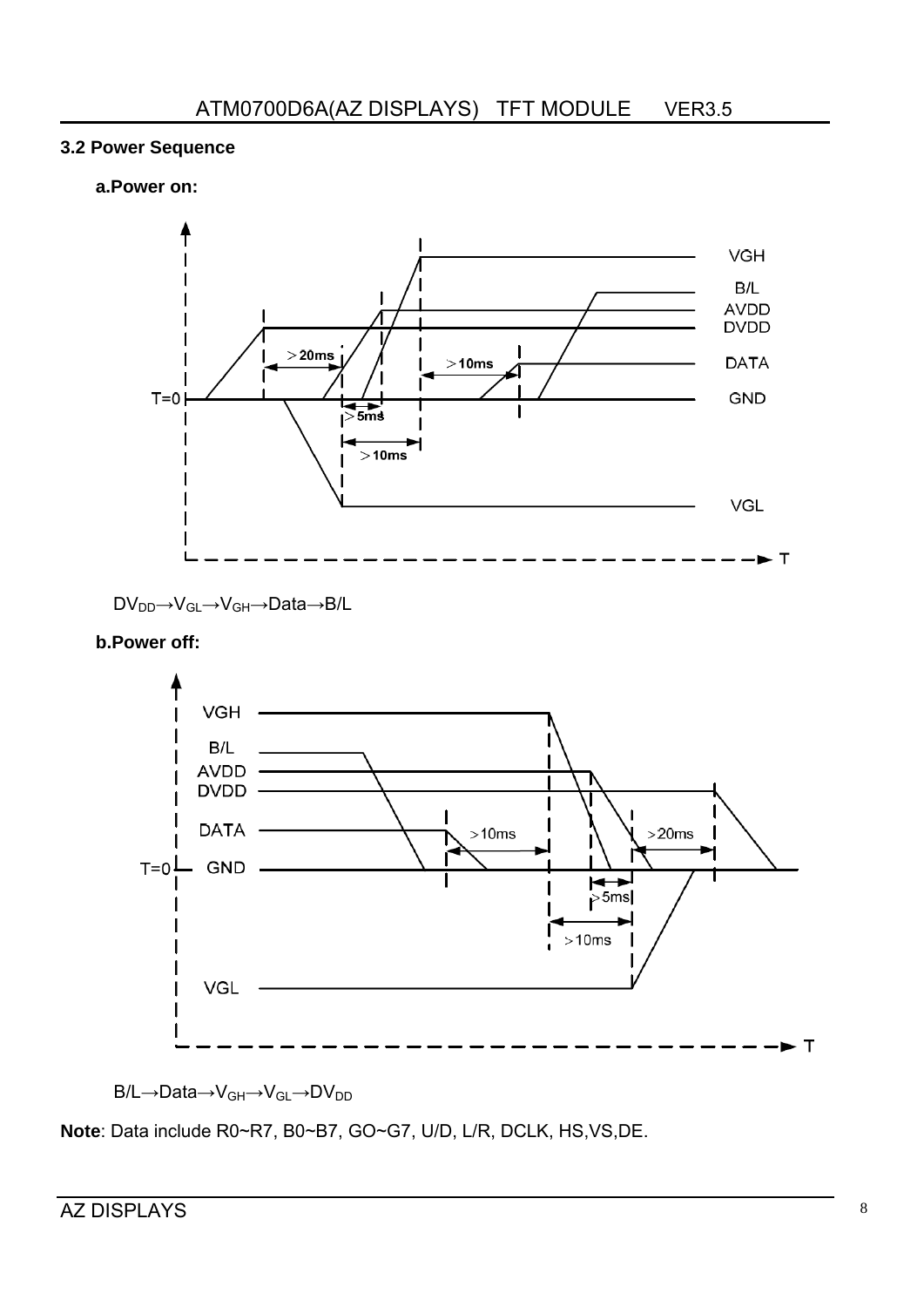# **3.3 Timing Characteristics**

# **3.3.1 AC Electrical Characteristics**

| <b>Item</b>                         |               |      | <b>Values</b> | Unit | <b>Remark</b> |                                   |
|-------------------------------------|---------------|------|---------------|------|---------------|-----------------------------------|
|                                     | <b>Symbol</b> | Min. | Typ.          | Max. |               |                                   |
| <b>HS Setup Time</b>                | Thst          | 8    | --            | --   | ns            |                                   |
| <b>HS Hold Time</b>                 | Thhd          | 8    | --            |      | ns            |                                   |
| <b>VS Setup Time</b>                | Tvst          | 8    | --            | --   | ns            |                                   |
| <b>VS Hold Time</b>                 | Tyhd          | 8    | --            |      | ns            |                                   |
| Data Setup Time                     | Tdsu          | 8    | --            |      | ns            |                                   |
| Data Hold Time                      | Tdhd          | 8    | --            |      | ns            |                                   |
| <b>DE Setup Time</b>                | Tesu          | 8    | --            |      | ns            |                                   |
| <b>DE Hold Time</b>                 | Tehd          | 8    | --            | --   | ns            |                                   |
| DV <sub>DD</sub> Power On Slew Time | <b>TPOR</b>   | --   | --            | 20   | ms            | From 0 to<br>90% DV <sub>DD</sub> |
| <b>Reset Pulse Width</b>            | <b>TRst</b>   | 1    | --            | --   | ms            |                                   |
| <b>DCLK Cycle Time</b>              | Tcoh          | 20   | --            | --   | ns            |                                   |
| <b>DCLK Pulse Duty</b>              | Tcwh          | 40   | 50            | 60   | %             |                                   |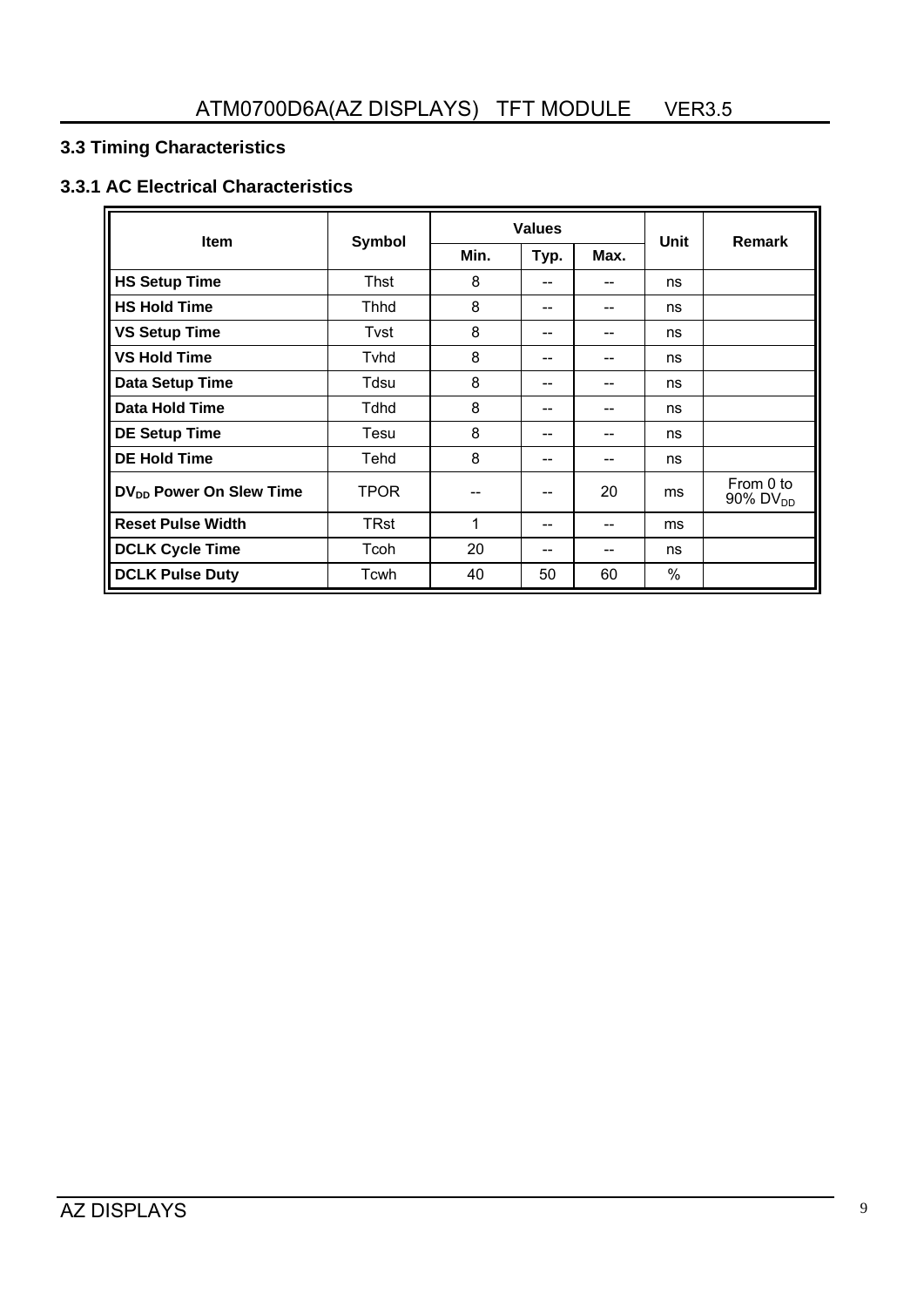# **3.3.2 Data Input Format**



Figure 3.1 Horizontal input timing diagram.



Figure 3.2 Vertical input timing diagram.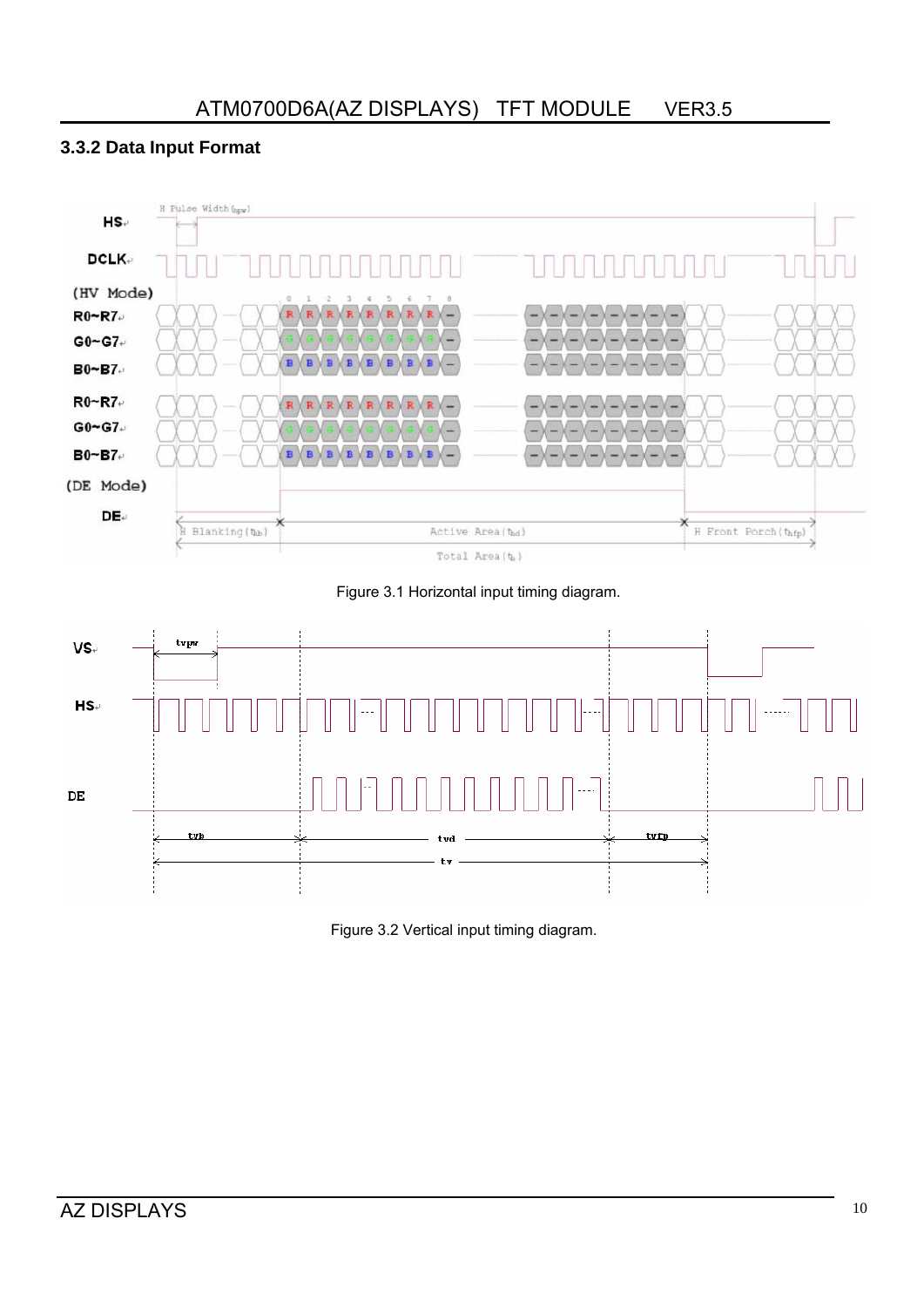# **3.3.2 Timing**

| <b>Item</b>                    | Symbol |      | <b>Values</b> | Unit | <b>Remark</b> |  |
|--------------------------------|--------|------|---------------|------|---------------|--|
|                                |        | Min. | Typ.          | Max. |               |  |
| <b>Horizontal Display Area</b> | thd    | --   | 800           | --   | <b>DCLK</b>   |  |
| <b>DCLK Frequency</b>          | fclk   | 26.4 | 33.3          | 46.8 | <b>MHz</b>    |  |
| <b>One Horizontal Line</b>     | th     | 862  | 1056          | 1200 | <b>DCLK</b>   |  |
| <b>HS Pulse Width</b>          | thpw   | 1    | $-$           | 40   | <b>DCLK</b>   |  |
| <b>HS Blanking</b>             | thb    | 46   | 46            | 46   | <b>DCLK</b>   |  |
| <b>HS Front Porch</b>          | thfp   | 16   | 210           | 354  | <b>DCLK</b>   |  |

|                              | Symbol |      | <b>Values</b> | Unit | Remark |  |
|------------------------------|--------|------|---------------|------|--------|--|
| <b>Item</b>                  |        | Min. | Typ.          | Max. |        |  |
| <b>Vertical Display Area</b> | tvd    | $-$  | 480           | $-$  | TН     |  |
| <b>VS Period Time</b>        | tv     | 510  | 525           | 650  | тн     |  |
| <b>VS Pulse Width</b>        | tvpw   | 4    | $-$           | 20   | TН     |  |
| <b>VS Blanking</b>           | tvb    | 23   | 23            | 23   | TН     |  |
| <b>VS Front Porch</b>        | tvfp   |      | 22            | 147  | TН     |  |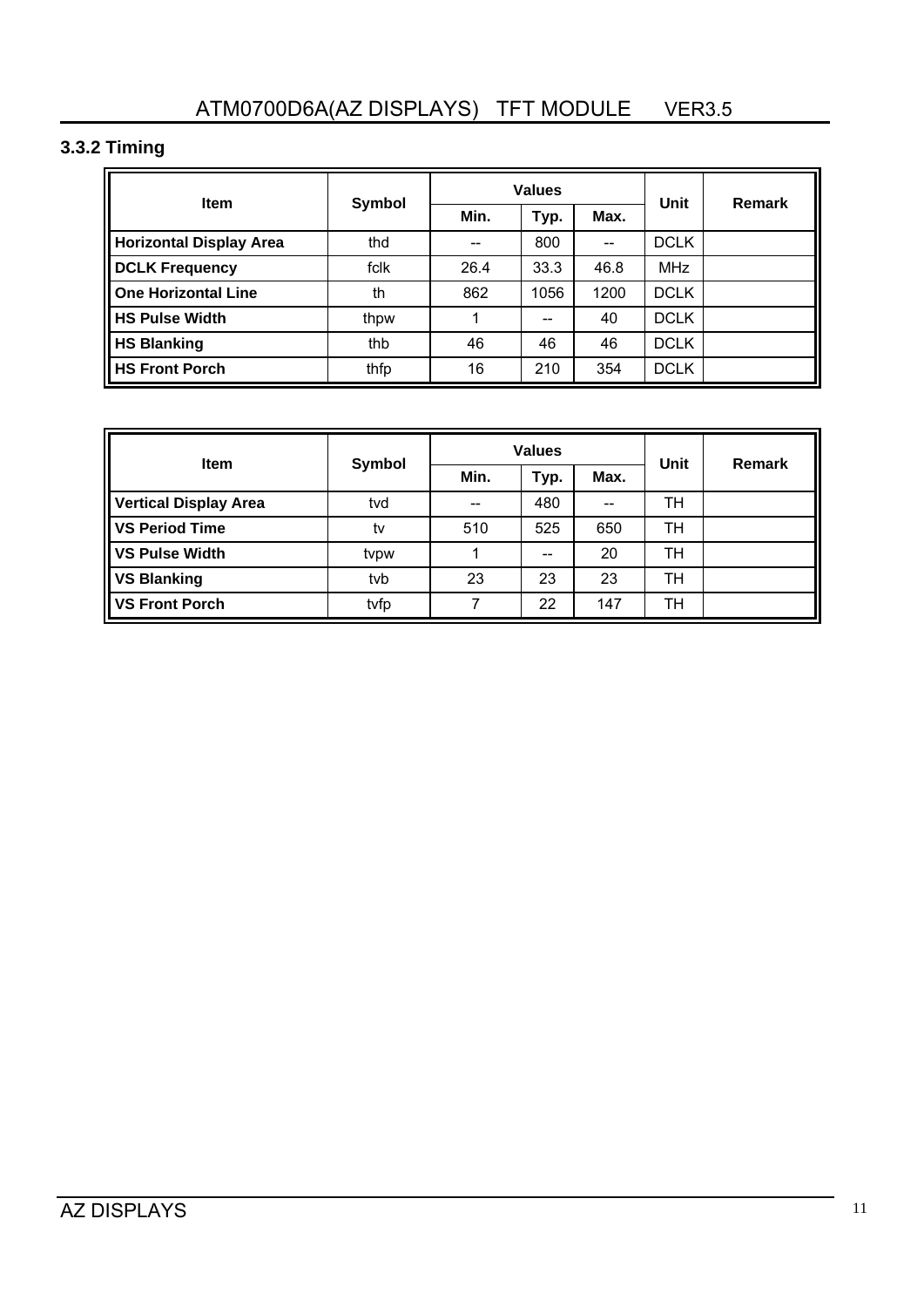# **4.0 OPTICAL SPECIFICATIONS**

| <b>Item</b>                 | Symbol                   | <b>Condition</b>                      |                   | <b>Values</b> |      | Unit            | <b>Remark</b> |
|-----------------------------|--------------------------|---------------------------------------|-------------------|---------------|------|-----------------|---------------|
|                             |                          |                                       | Min.              | Typ.          | Max. |                 |               |
|                             | $\theta_L$               | $\Phi$ =180°(9 O'CLOCK)               | 60                | 70            |      |                 | Note 1        |
| <b>Viewing Angle</b>        | $\theta_{\mathsf{R}}$    | $\Phi = 0^\circ(3 \text{ O'CLOCK})$   | 60<br>70<br>$- -$ |               |      |                 |               |
| $(CR \geq 10)$              | $\theta_T$               | $\Phi = 90^\circ(12 \text{ O}'CLOCK)$ | 60                | 70            |      | degree          |               |
|                             | $\theta_{\text{B}}$      | $\Phi$ =270 $^{\circ}$ (6 O'CLOCK)    | 40                | 50            | --   |                 |               |
| <b>Response Time</b>        | $\mathsf{T}_\mathsf{ON}$ |                                       | --                | 10            | 20   | msec            | Note 3        |
|                             | $T_{OFF}$                |                                       | --                | 15            | 30   | msec            | Note 3        |
| <b>Contrast Ratio</b>       | CR                       |                                       | 400               | 500           |      |                 | Note 4        |
|                             | $W_X$                    | Normal                                | 0.26              | 0.31          | 0.36 |                 | Note 2        |
| <b>Color Chromaticity</b>   | $W_Y$                    | $\Theta = \Phi = 0^\circ$             | 0.28              | 0.33          | 0.38 |                 | Note 5        |
|                             |                          |                                       |                   |               |      |                 | Note 6        |
| Luminance                   |                          |                                       | 230               | 250           |      | $\text{cd/m}^2$ | Note 6        |
| <b>Luminance Uniformity</b> | YU                       |                                       | 75                | 80            |      | $\%$            | Note 7        |

Test Conditions:

1. DV<sub>DD</sub>=3.3V, IL=120mA (Backlight current), the ambient temperature is 25 °C.

2. The test systems refer to Note 2.

**Note 1**: Definition of viewing angle range



Figure 4.1 Definition of viewing angle.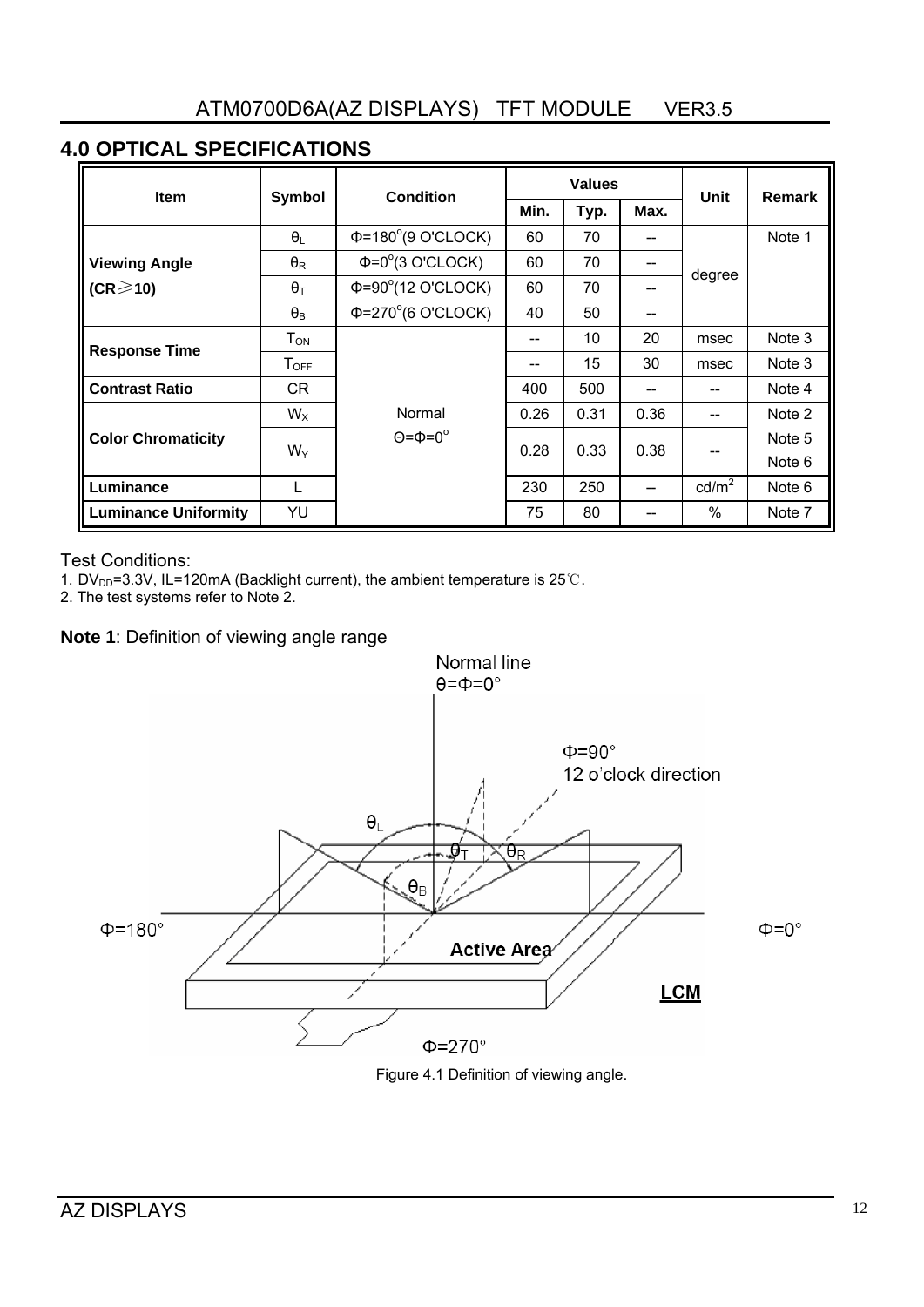#### **Note 2**: Definition of optical measurement system.

The optical characteristics should be measured in dark room. After 30 minutes operation, the optical properties are measured at the center point of the LCD screen. (Response time is measured by Photo detector TOPCON



Figure 4.2 Optical measurement system setup

#### **Note 3**: Definition of Response time

The response time is defined as the LCD optical switching time interval between "White" state and "Black" state. Rise time (TON) is the time between photo detector output intensity changed from 90% to 10%. And fall time (TOFF) is the time between photo detector output intensity changed from 10% to 90%.



Figure 4.3 Definition of response.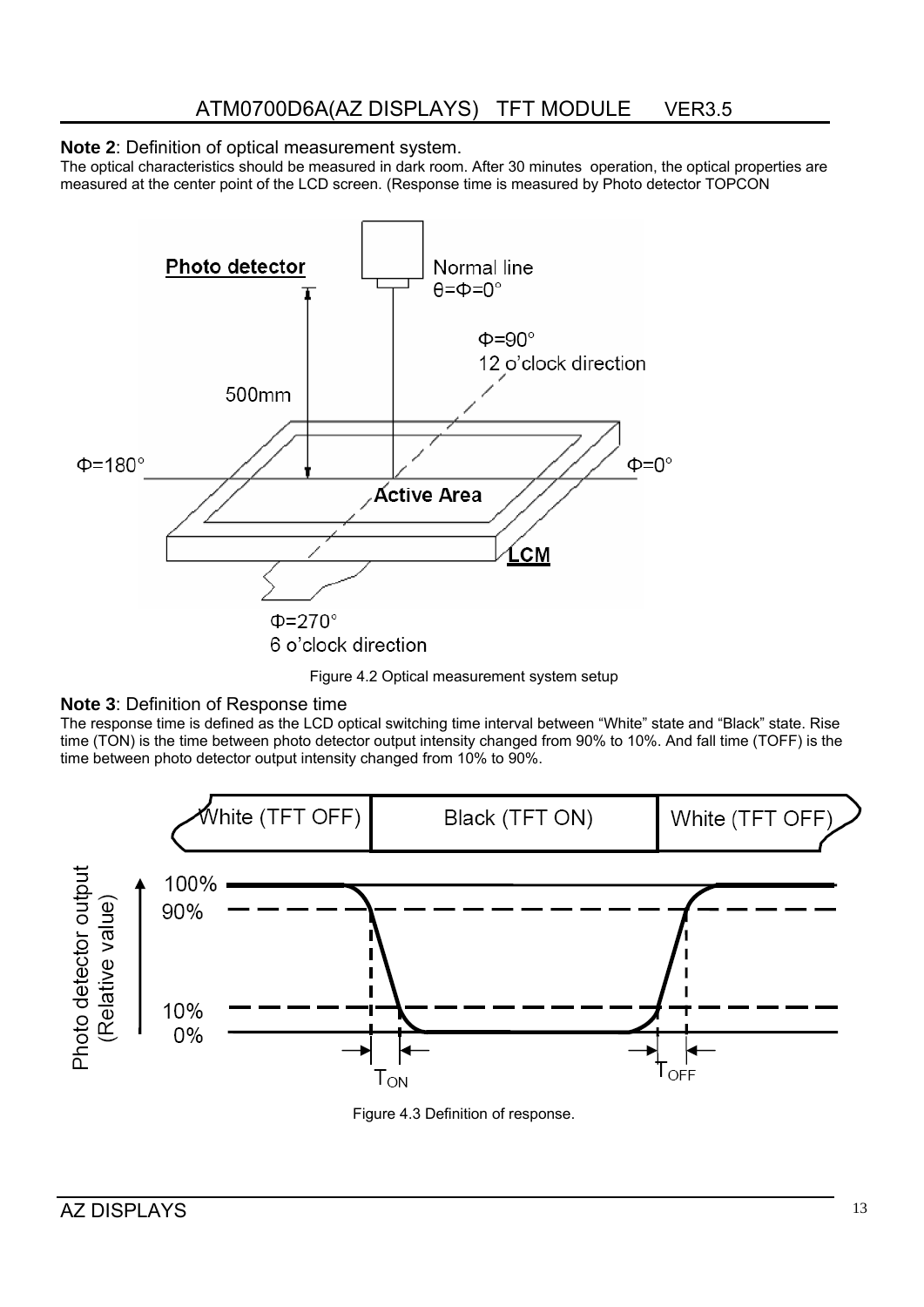#### **Note 4**: Definition of contrast ratio

Contrast ratio( $CR$ ) =  $\frac{Luminance}{Luminance}$  measured when LCD on the "white" state  $LCD$  on the "black" state

**Note 5**: Definition of color chromaticity (CIE1931)

Color coordinates measured at center point of LCD.

**Note 6**: All input terminals LCD panel must be ground while measuring the center area of the panel. The LED driving condition is  $I_1 = 120 \text{mA}$ .

**Note 7**: Definition of Luminance Uniformity

Active area is divided into 9 measuring areas (Refer to Fig. 4-4 ).Every measuring point is placed at the center of each measuring area.

Luminance Uniformity (Yu) = 
$$
\frac{B_{\text{min}}}{B_{\text{max}}}
$$

L-------Active area length

W----- Active area width



Figure 4.3 Definition of measuring points.

Bmax: The measured maximum luminance of all measurement position. Bmin: The measured minimum luminance of all measurement position.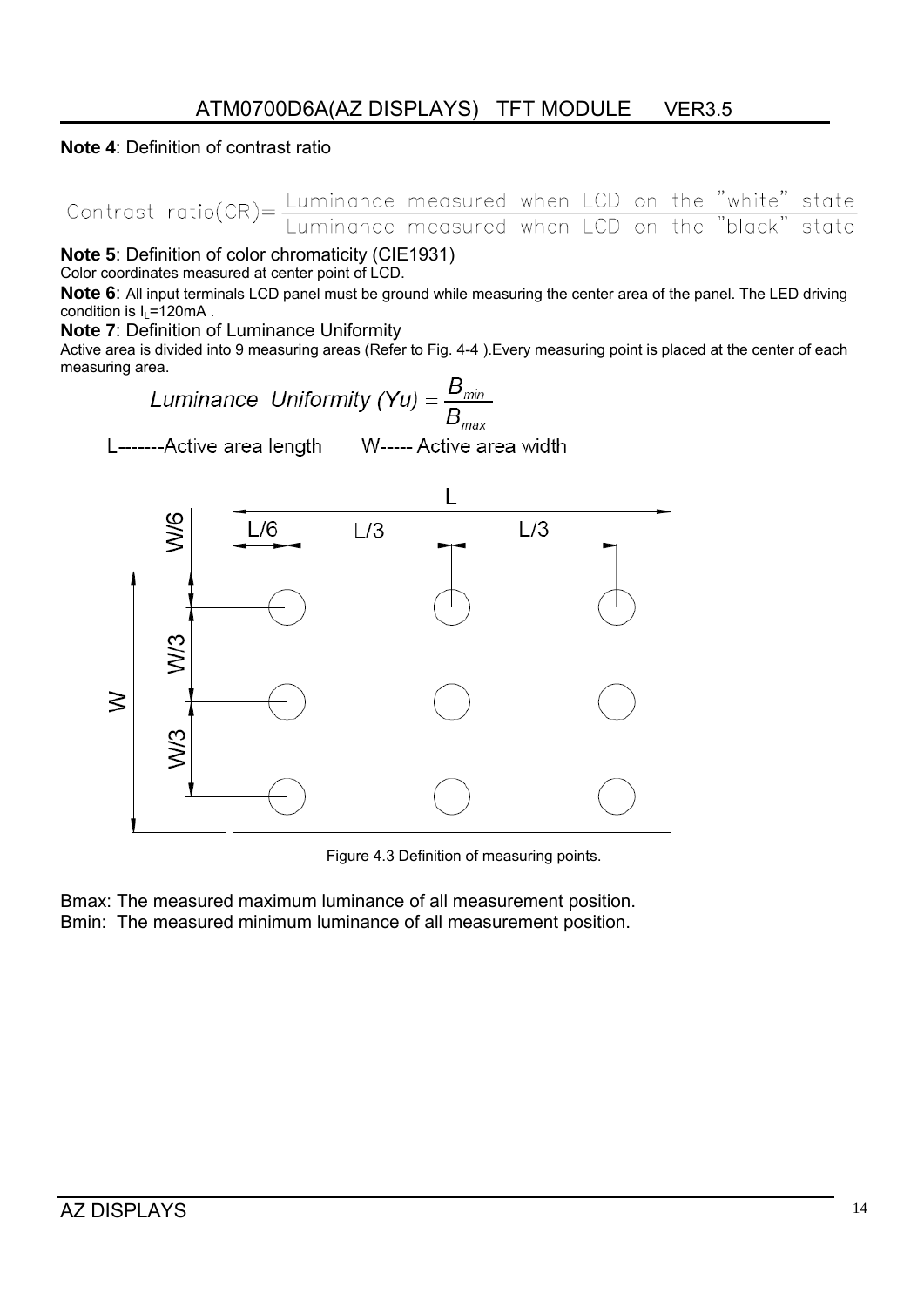# **5. RELIABILITY TEST**

| <b>Item</b>                                 | <b>Test Condition Item</b>                                                                                                                       | <b>Remark</b>    |
|---------------------------------------------|--------------------------------------------------------------------------------------------------------------------------------------------------|------------------|
| High temperature<br>storage                 | Ta= 80 °C 240hrs                                                                                                                                 | Note 1<br>Note 4 |
| Low temperature<br>storage                  | Ta=-30 °C 240hrs                                                                                                                                 | Note 1<br>Note 4 |
| High temperature<br>operation               | Ts= 70 °C 240hrs                                                                                                                                 | Note 2<br>Note 4 |
| Low temperature<br>operation                | Ts=-20 °C 240hrs                                                                                                                                 | Note 1<br>Note 4 |
| High temperature/High<br>humidity operation | 90% RH 60°C 240hrs                                                                                                                               | Note 4           |
| <b>Thermal Shock</b>                        | $-30^{\circ}$ (2/30 min $\sim$ +80 $^{\circ}$ (2/30 min for a total 100<br>cycles, Start with cold temperature and end<br>with high temperature. | Note 4           |
| <b>Vibration test</b>                       | Freq:10~55~10Hz<br>Amplitude:1.5mm<br>2 hours for each direction of X, Y, Z<br>(6 hours for total)                                               |                  |
| Mechanical shock                            | 100G 6ms, ±X, ±Y, ±Z 3 times for each<br>direction                                                                                               |                  |
| Package vibration test                      | Random Vibration:<br>0.015G*G/Hz from 5-200HZ, -6dB/Octave<br>from 200-500HZ<br>2 hours for each direction of X. Y. Z.<br>(6 hours for total)    |                  |
| Package drop test                           | Height:60 cm<br>1 corner, 3 edges, 6 surfaces                                                                                                    |                  |
| Electro static discharge                    | ± 2KV, Human Body Mode, 100pF/1500Ω                                                                                                              |                  |

**Note 1**: Ta is the ambient temperature of samples.

**Note 2**: Ts is the temperature of panel's surface.

**Note 3**: In the standard condition, there shall be no practical problem that may affect the

display function. After the reliability test, the product only guarantees operation,

but don't guarantee all of the cosmetic specification.

Note 4: Before cosmetic and function test, the product must have enough recovery time, at least 2 hours at room temperature.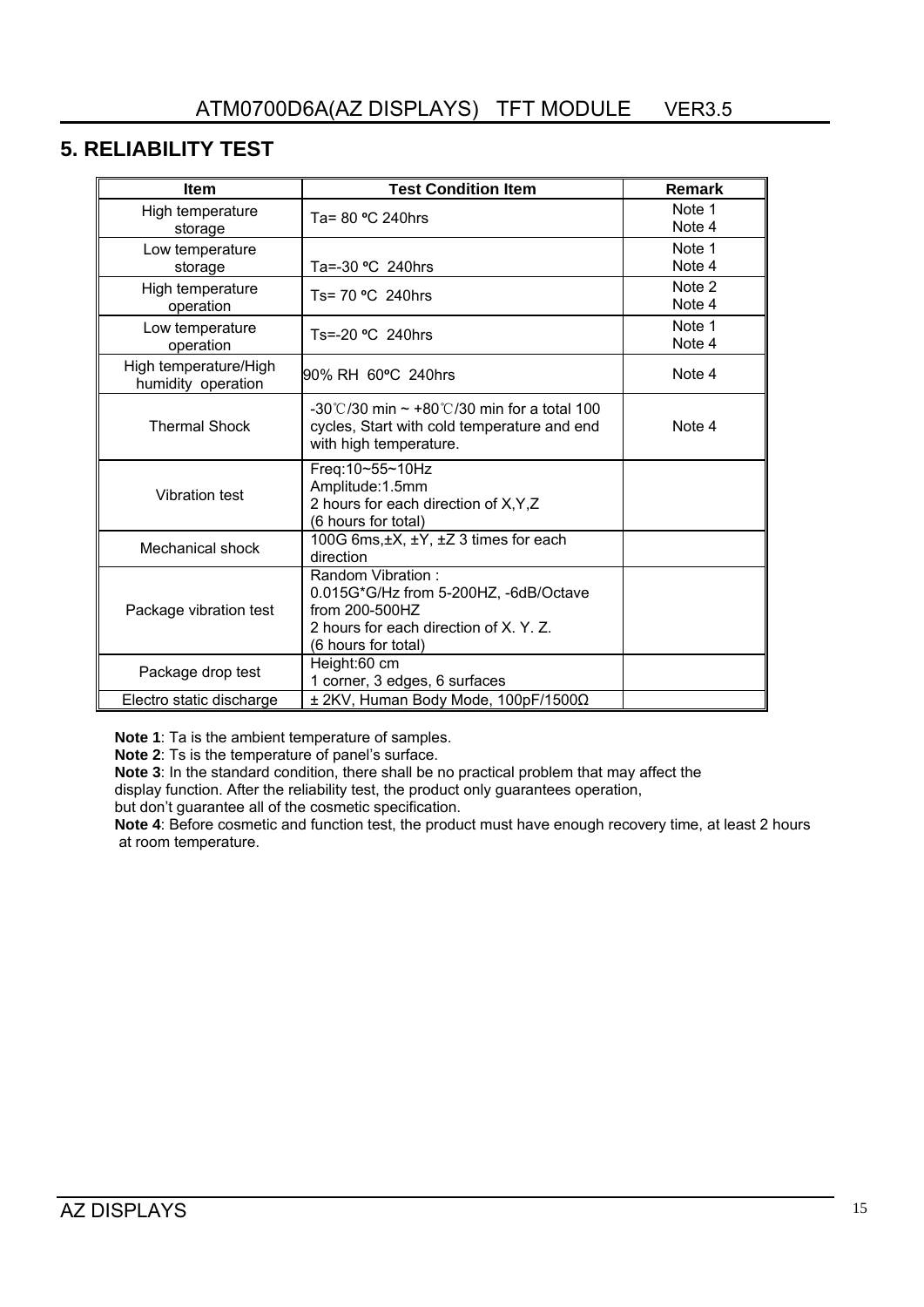#### **6. PRECAUTION FOR USING LCM**

- 1. When design the product with this LCD Module, make sure the viewing angle matches to its purpose of usage.
- 2. As LCD panel is made of glass substrate, Dropping the LCD module or banging it against hard objects may cause cracking or fragmentation. Especially at corners and edges.
- 3. Although the polarizer of this LCD Module has the anti-glare coating, always be careful not to scratch its surface. Use of a plastic cover is recommended to protect the surface of polarizer.
- 4. If the LCD module is stored at below specified temperature, the LC material may freeze and be deteriorated. If it is stored at above specified temperature, the molecular orientation of the LC material may change to Liquid state and it may not revert to its original state. Excessive temperature and humidity could cause polarizer peel off or bubble. Therefore, the LCD module should always be stored within specified temperature range.
- 5. Saliva or water droplets must be wiped off immediately as those may leave stains or cause color changes if remained for a long time. Water vapor will cause corrosion of ITO electrodes.
- 6. If the surface of LCD panel needs to be cleaned, wipe it swiftly with cotton or other soft cloth. If it is not still clean enough, blow a breath on the surface and wipe again.
- 7. The module should be driven according to the specified ratings to avoid malfunction and permanent damage. Applying DC voltage cause a rapid deterioration of LC material. Make sure to apply alternating waveform by continuous application of the M signal. Especially the power ON/OFF sequence should be kept to avoid latch-up of driver LSIs and DC charge up to LCD panel.
- 8. Mechanical Considerations
	- a) LCM are assembled and adjusted with a high degree of precision. Avoid excessive shocks and do not make any alterations or modifications. The following should be noted.
	- b) Do not tamper in any way with the tabs on the metal frame.
	- c) Do not modify the PCB by drilling extra holes, changing its outline, moving its components or modifying its pattern.
- 9. Static Electricity a) Operator

Wear the electrostatics shielded clothes because human body may be statically charged if not ware shielded clothes. Never touch any of the conductive parts such as the LSI pads; the copper leads on the PCB and the interface terminals with any parts of the human body.

b) Equipment

There is a possibility that the static electricity is charged to the equipment, which has a function of peeling or friction action (ex: conveyer, soldering iron, working table). Earth the equipment through proper resistance (electrostatic earth:  $1x10^8$  ohm).

Only properly grounded soldering irons should be used.

If an electric screwdriver is used, it should be well grounded and shielded from commutator sparks.

The normal static prevention measures should be observed for work clothes and working benches; for the latter conductive (rubber) mat is recommended.

c) Floor

Floor is the important part to drain static electricity, which is generated by operators or equipment.

There is a possibility that charged static electricity is not properly drained in case of insulating floor. Set the electrostatic earth (electrostatic earth: 1x10<sup>8</sup> ohm).

d) Humidity

Proper humidity helps in reducing the chance of generating electrostatic charges. Humidity should be kept over 50%RH. e) Transportation/storage

The storage materials also need to be anti-static treated because there is a possibility that the human body or storage materials such as containers may be statically charged by friction or peeling.

The modules should be kept in antistatic bags or other containers resistant to static for storage.

f) Soldering

Soldering anything to this TFT display would void the warranty.

g) Others

The laminator (protective film) is attached on the surface of LCD panel to prevent it from scratches or stains. It should be peeled off slowly using static eliminator.

Static eliminator should also be installed to the workbench to prevent LCD module from static charge.

10. Operation

- a) Driving voltage should be kept within specified range; excess voltage shortens display life.
- b) Response time increases with decrease in temperature.
- c) Display may turn black or dark blue at temperatures above its operational range; this is (however not pressing on the viewing area) may cause the segments to appear "fractured".
- d) Mechanical disturbance during operation (such as pressing on the viewing area) may cause the segments to appear "fractured".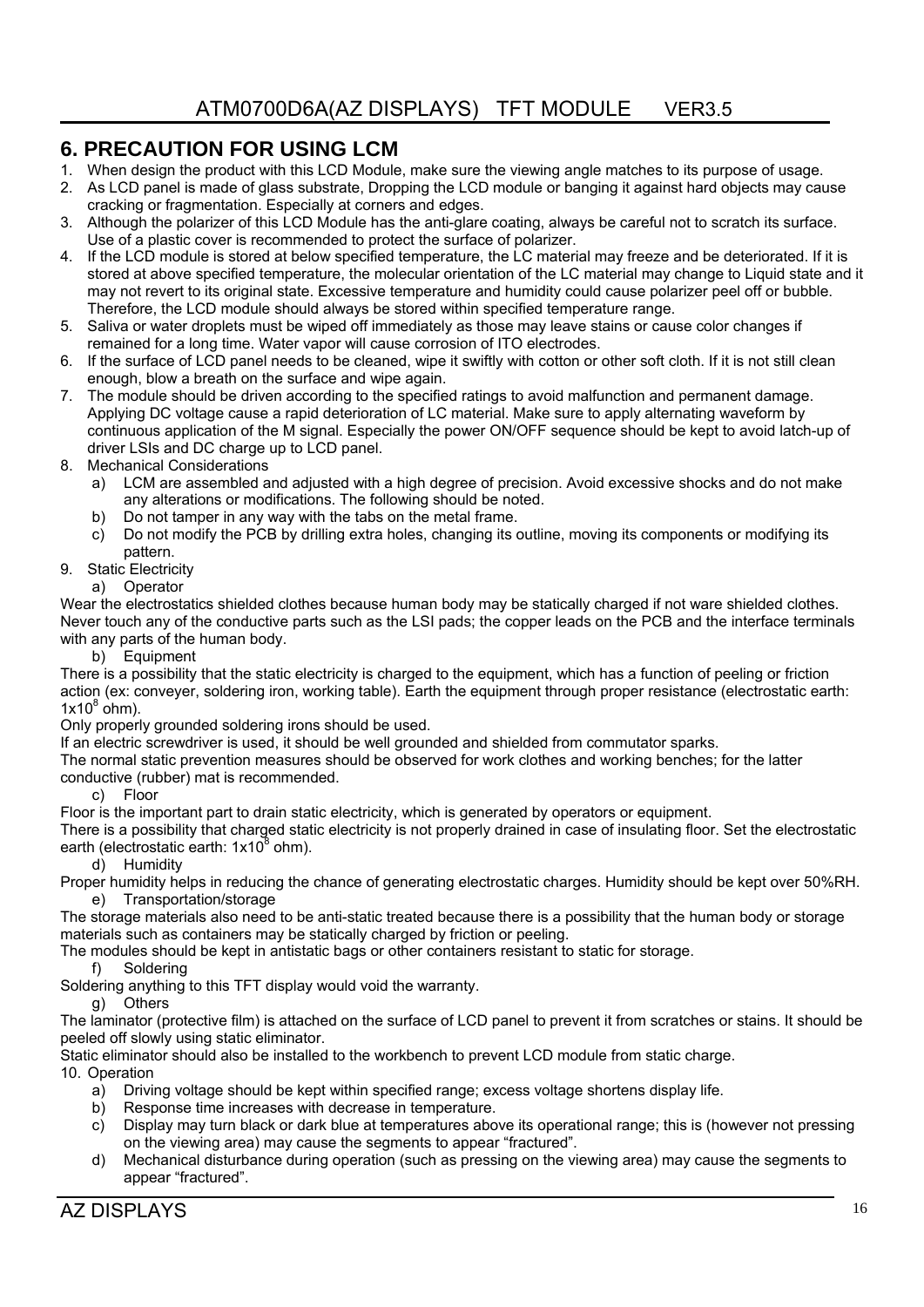- 11. If any fluid leaks out of a damaged glass cell, wash off any human part that comes into contact with soap and water. The toxicity is extremely low but caution should be exercised at all the time.
- 12. Disassembling the LCD module can cause permanent damage and it should be strictly avoided.
- 13. LCD retains the display pattern when it is applied for long time (Image retention). To prevent image retention, do not apply the fixed pattern for a long time. Image retention is not a deterioration of LCD. It will be removed after display pattern is changed.
- 14. Do not use any materials, which emit gas from epoxy resin (hardener for amine) and silicone adhesive agent (dealcohol or deoxym) to prevent discoloration of polarizer due to gas.
- 15. Avoid the exposure of the module to the direct sunlight or strong ultraviolet light for a long time.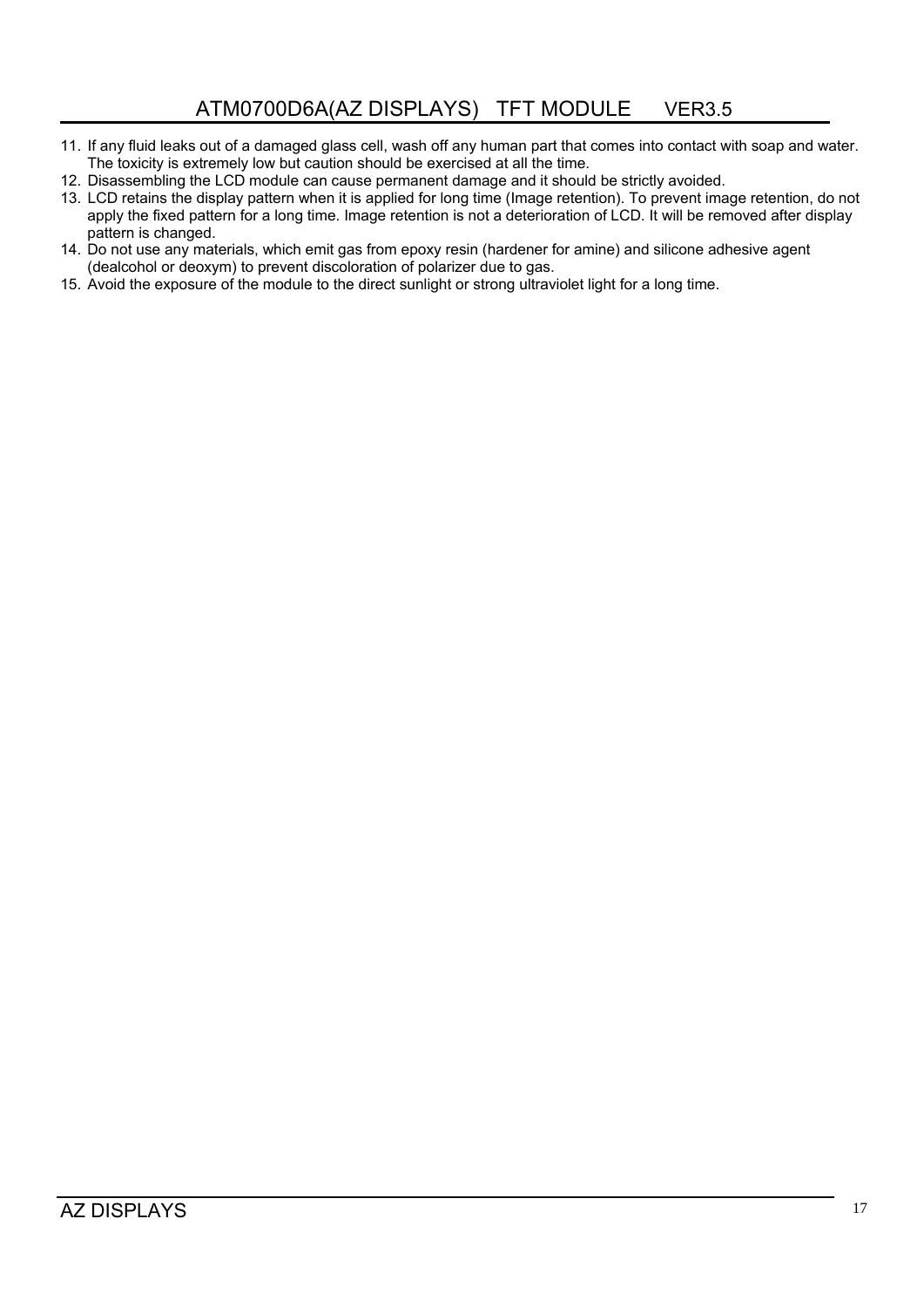

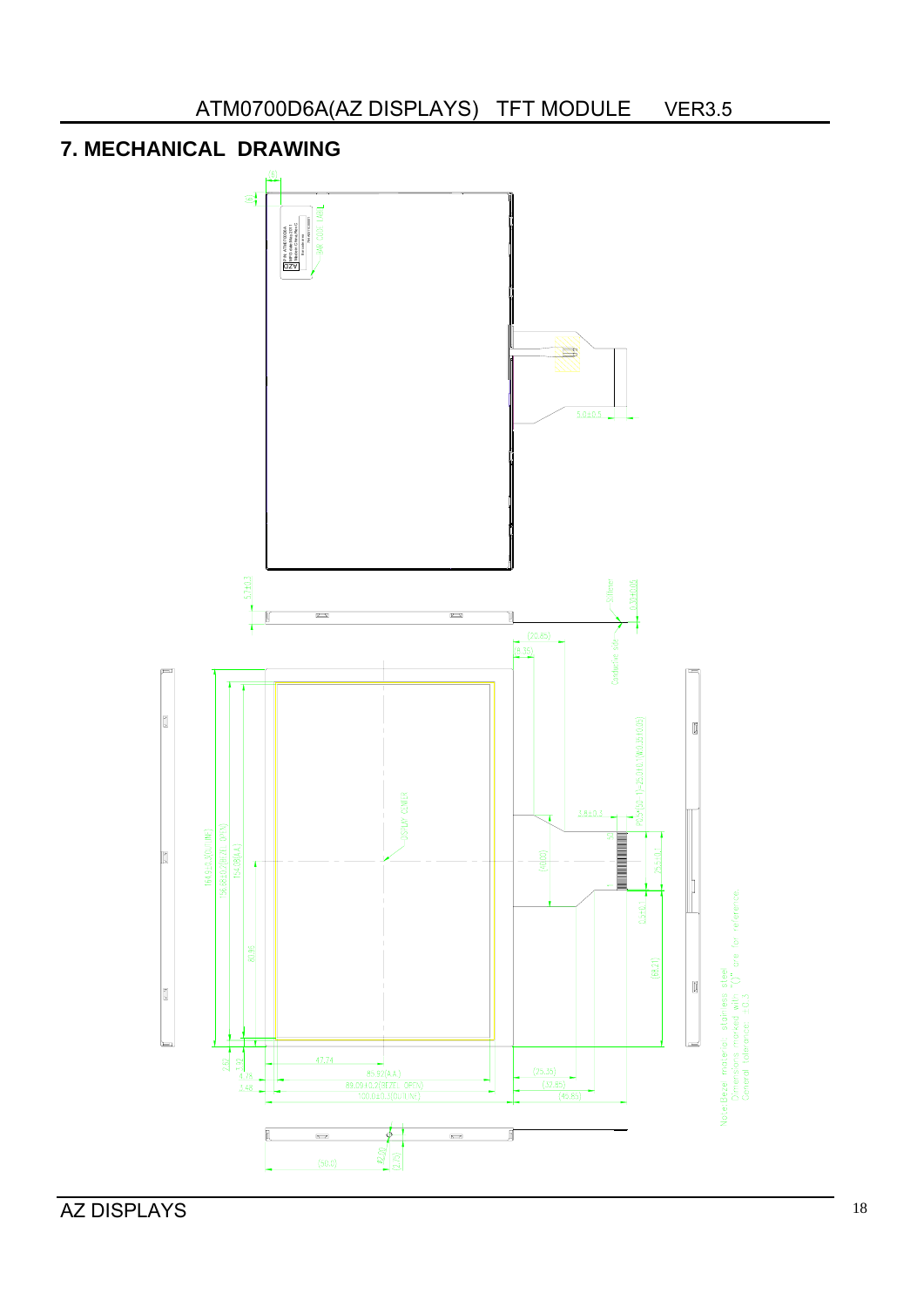# **8. PACKAGE DRAWING**

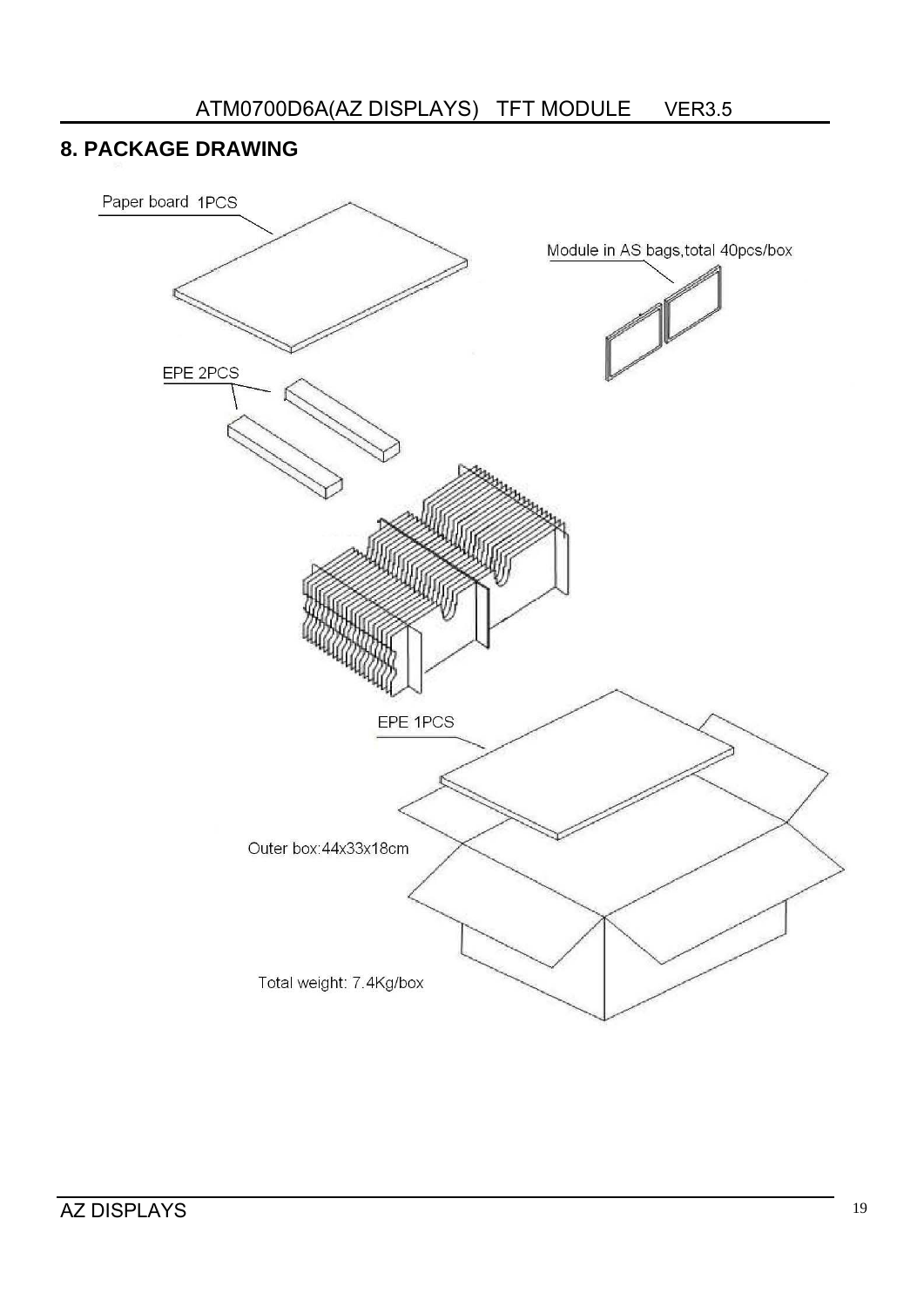#### **9. INSPECTION SPECIFICATION**

**1. SCOPE SPECIFICATIONS CONTAIN** 

1.1 DISPLAY QUALITY EVALUATION

1.2 MECHANICS SPECIFICATION

#### **2. SAMPLING PLAN**

 UNLESS THERE IS OTHER AGREEMENT, THE SAMPLING PLAN FOR INCOMING INSPECTION SHALL FOLLOW MIL-STD-105E.

- 2.1 LOT SIZE: QUANTITY PER SHIPMENT AS ONE LOT (DIFFERENT MODEL AS DIFFERENT LOT ).
- 2.2 SAMPLING TYPE: NORMAL INSPECTION, SINGLE SAMPLING.
- 2.3 SAMPLING LEVEL: LEVEL II.
- 2.4 AQL: ACCEPTABLE QUALITY LEVEL
	- MAJOR DEFECT: AQL=0.65
	- MINOR DEFECT: AQL=1.0

#### **3. PANEL INSPECTION CONDITION**

#### 3.1 ENVIRONMENT:

- ROOM TEMPERATURE: 25±5°C.
- HUMIDITY: 65±5% RH.
- ILLUMINATION: 300 ~ 700 LUX.
- 3.2 INSPECTION DISTANCE:
- 35±5 CM
- 3.3 INSPECTION ANGLE:
	- THE VISION OF INSPECTOR SHOULD BE PERPENDICULAR TO THE SURFACE OF THE MODULE.
- 3.4 INSPECTION TIME:

PERCEPTIBILITY TEST TIME: 20 SECONDS MAX.

#### **4. DISPLAY QUALITY**

4.1 FUNCTION RELATED:

 THE FUNCTION DEFECTS OF LINE DEFECT, ABNORMAL DISPLAY, AND NO DISPLAY ARE CONSIDERED MAJOR DEFECTS.

4.2 BRIGHT/DARK DOTS:

| Defect Type                | <b>Specification</b> | Maior | Minor |
|----------------------------|----------------------|-------|-------|
| Bright Dots                | $N \leq 2$           |       |       |
| l Dark Dots                | $N \leq 3$           |       |       |
| Total Bright and Dark Dots | $N \leq 4$           |       |       |

Note: 1:

The definition of dot: The size of a defective dot over 1/2 of whole dot is regarded as one defective dot.

 Bright dot: Dots appear bright and unchanged in size in which LCD panel is displaying under black pattern. The bright dot defect must be visible through 2% ND filter

 Dark dot: Dots appear dark and unchanged in size in which LCD panel is displaying under pure red, green, blue pattern.

4.3 Pixel Definition:

| R | G | B | R | G | B | R | G | B | Dot Defect          |
|---|---|---|---|---|---|---|---|---|---------------------|
| R | G | B | R |   | B | R | G | B | Adjacent Dot Defect |
| R | G |   | R | G |   | ₽ | G | B | Cluster             |

Note 1:

 If pixel or partial sub-pixel defects exceed 50% of the affected pixel or sub-pixel area, it shall be considered as1 defect.

Note 2:

There should be no distinct non-uniformity visible through 2% ND Filter within 2 sec inspection times.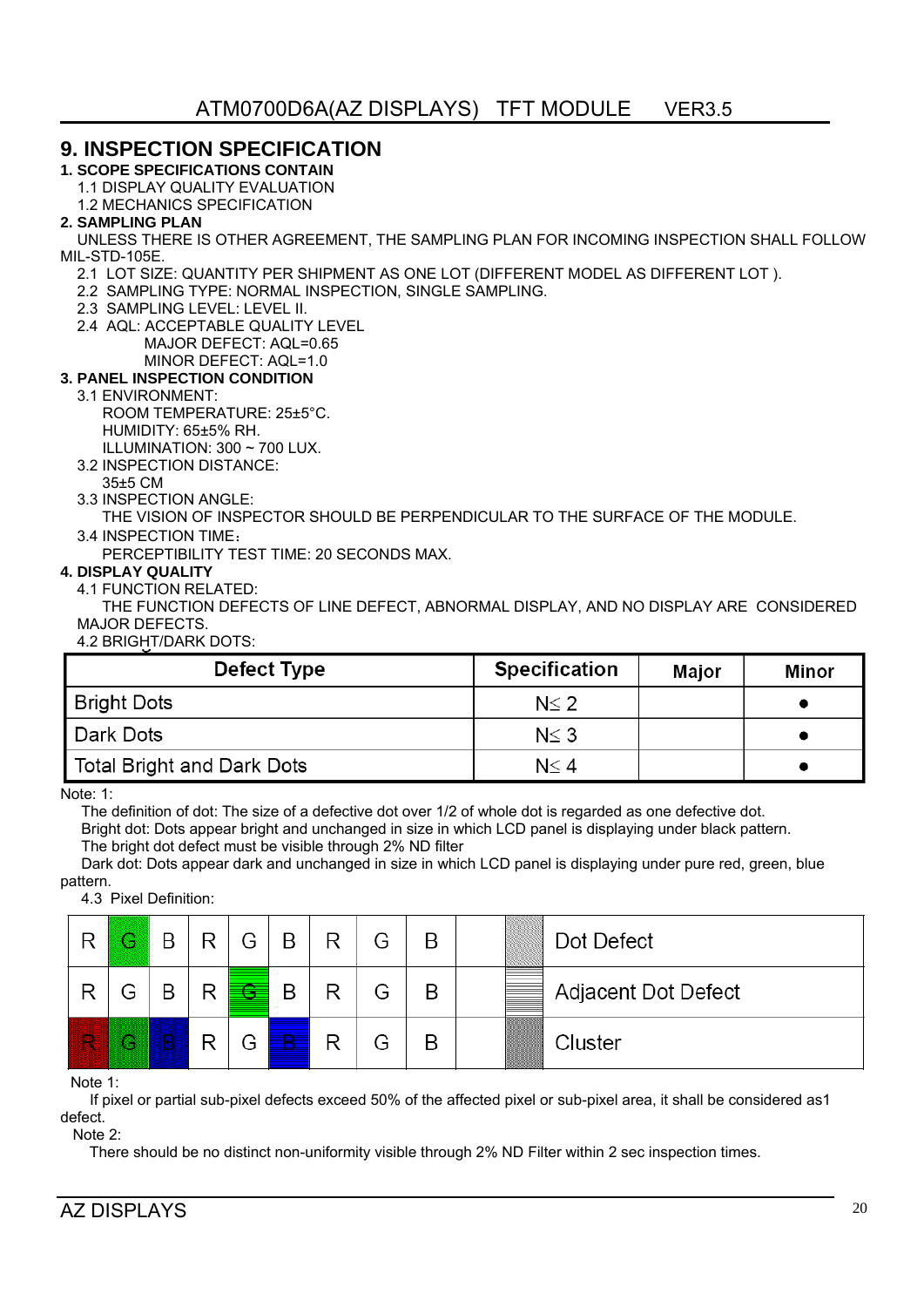# ATM0700D6A(AZ DISPLAYS) TFT MODULE VER3.5

4.4Visual Inspection specifications:

| Defect Type      |                                         | <b>Specification Size</b>                | Major      | Minor     |  |
|------------------|-----------------------------------------|------------------------------------------|------------|-----------|--|
|                  |                                         | $D \leq 0.25$ mm                         | Ignored    |           |  |
| Dot Shape        | (Particle Scratch and Bubbles in        | $N \leq 3$<br>$0.25$ mm < $D \le 0.5$ mm |            |           |  |
| display area)    |                                         |                                          |            |           |  |
|                  |                                         | $D > 0.5$ mm                             | $N=0$      |           |  |
|                  |                                         |                                          |            |           |  |
|                  |                                         | $D \le 70$ mm                            | $N \leq 4$ |           |  |
|                  | Newton Ring (Only for Touch panel)      | $D > 70$ mm<br>$N=0$                     |            |           |  |
|                  |                                         | $0.1$ mm< $D \le 0.2$ mm                 | $N \leq 4$ |           |  |
|                  | TSP Fish Eyes (Only for Touch panel)    | $0.2$ mm< $D \leq 0.3$ mm                | N≤3        |           |  |
| (Bubble/Dent)    |                                         | $0.3 < D \le 0.4$                        | $N \leq 2$ |           |  |
| Line Shape       |                                         | $W \leq 0.01$ mm                         | Ignored    |           |  |
|                  | (Particles · Scratch · Lint and Bubbles | $0.01$ mm< W $\leq 0.05$ mm              |            |           |  |
| in display area) |                                         | and $L \leq 3$ mm                        | $N \leq 3$ |           |  |
|                  |                                         |                                          |            |           |  |
|                  |                                         | $W > 0.05$ mm or $L > 3$ mm              | $N=0$      |           |  |
|                  | Bubble in cell (active area)            | It should be found by eyes               |            |           |  |
|                  | Scratch                                 |                                          |            |           |  |
| Bezel            | Dirt                                    | No harm                                  |            |           |  |
|                  | Wrap                                    | No harm                                  |            | ٠         |  |
|                  | Sunken                                  | No harm                                  |            | ٠         |  |
|                  | No label                                |                                          |            |           |  |
|                  | Inverted label                          | No                                       |            |           |  |
|                  | <b>Broken</b>                           |                                          |            | $\bullet$ |  |
|                  | Dirt                                    | Word can be read.                        |            | ٠         |  |
| Label            | Not clear                               |                                          |            | ٠         |  |
|                  | Word out of shape                       | No                                       |            | ٠         |  |
|                  | Mistake                                 | No                                       |            | ٠         |  |
|                  | Position                                | Be attached on right position            |            | ٠         |  |
|                  | Not enough                              | No                                       |            | ٠         |  |
| Screw            | Limp                                    | No                                       |            | ٠         |  |